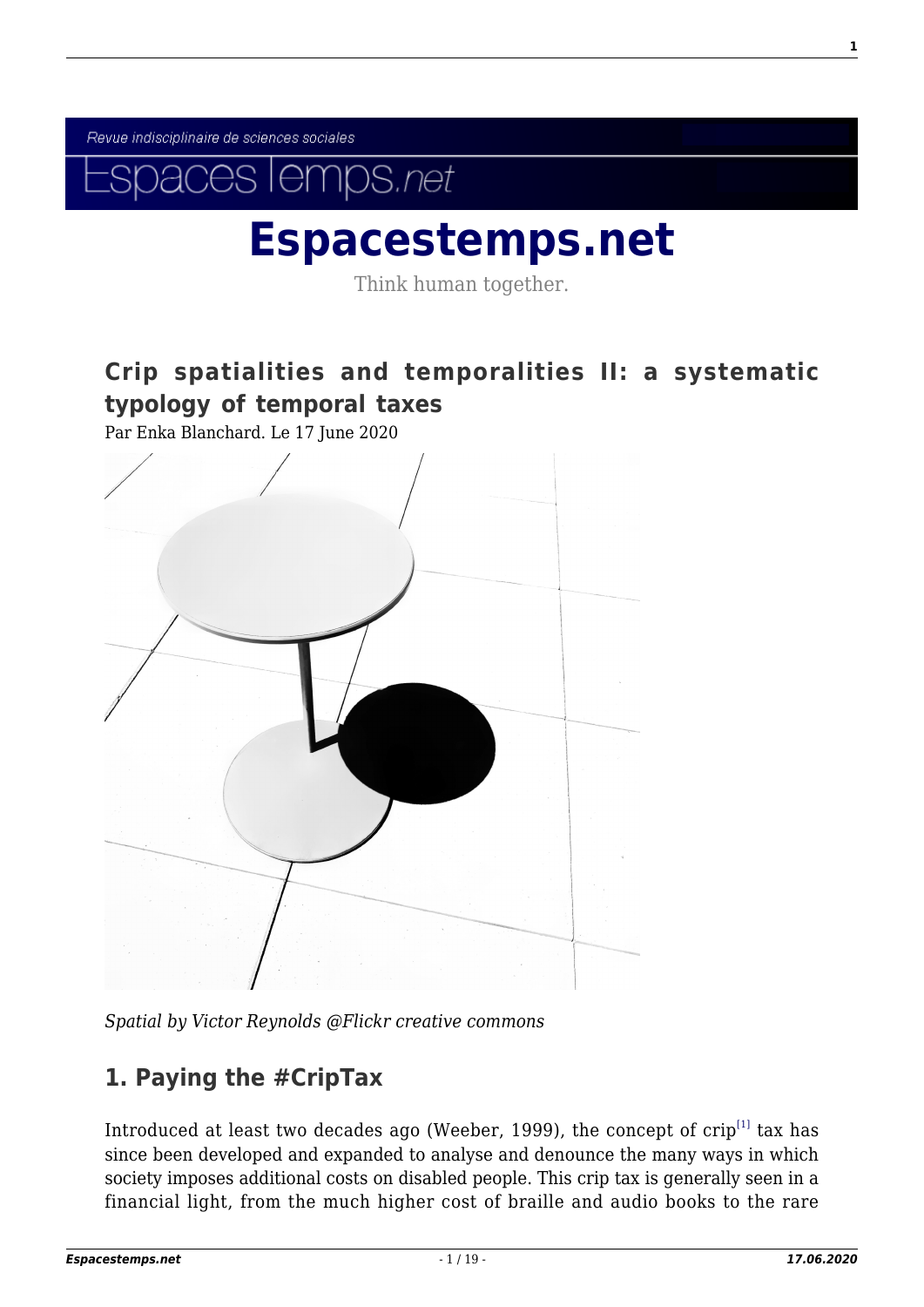reimbursement of mobility aids. Social costs have also been decried, especially when it comes to restrictive disability policies that expect potential recipients to out themselves and have to explain — and prove — their status to receive assistance (Siebers, 2004). Although temporal costs have been briefly mentioned, they have received little formal study until now. This article focuses on this temporal part of this crip tax, and all the ways by which society imposes additional temporal costs to its members with various disabilities.

We aim to extend prior work on the peculiar spatialities of disability by studying the temporalities of disability (Blanchard, 2020A). This is related and inspired by the concept of "crip time", which has been a subject of study for the past three decades, most frequently in activist circles (Zola, 1993). This "crip time" can be distended or discontinuous (Samuels, 2017), and can create strange futurities (Kafer, 2013). However, we will look at it not as a subjective experience of time as it is felt internally by people, to instead look at it more externally, from a more materialistic standpoint. More specifically, we will aim to give a formalisation and an analysis of the temporal costs of disability as they were shown in "A travelling crip's temporal expenses" (Blanchard, 2020B). Although the typology introduced here has the goal of being general and applicable to many real temporal costs, we will focus on costs linked to moving around, not just in everyday life but also as a traveler.

The temporal costs introduced will create a form of hierarchy, with each new layer featuring costs that arise as a reaction to the problems shown in the layers underneath. We will look in turn at the six different layers, starting with direct physical costs that are direct consequences of the impairment as the bottom layer. Addressing physical issues created an array of protocols and systems that create new temporal costs : indirect physical costs, costs linked to the reduced autonomy of crips, and finally costs due to the organisational overhead. All of this in turn creates some new time sinks that form the top of the hierarchy, comprising costs due to both social interactions and psychological loads. For each layer, we will discuss the costs concerned and give relevant examples. We will also investigate how those costs are perceived by non-crips, as this perception  $-$  which is often distorted  $-$  is a fundamental element of the policies and behaviours that create the upper layers of temporal taxes. Let's then start with the bottom layer: direct physical costs.

# **2. Direct physical costs**

The simplest cost we can look at is the kind that stems directly from the impairment itself. For example, someone who uses crutches will seldom move as fast as someone who can run. Someone in a wheelchair can be just as fast, but it also depends on the type of wheelchair and whether they have to go uphill or not. This goes beyond the simple task of moving around, and also applies to tasks such as getting dressed or washing dishes. It also concerns some forms of communication slowdown, such as difficulties to type due to limited fine motor control, but also lower speech rates because of cerebral palsy, Parkinson's disease or other impairments (Pinto *et al.*, 2010).

This is typically the type of impairment that is addressed by the traditional medical model of disability (Llewellyn and Hogan, 2000). If the only temporal costs were in this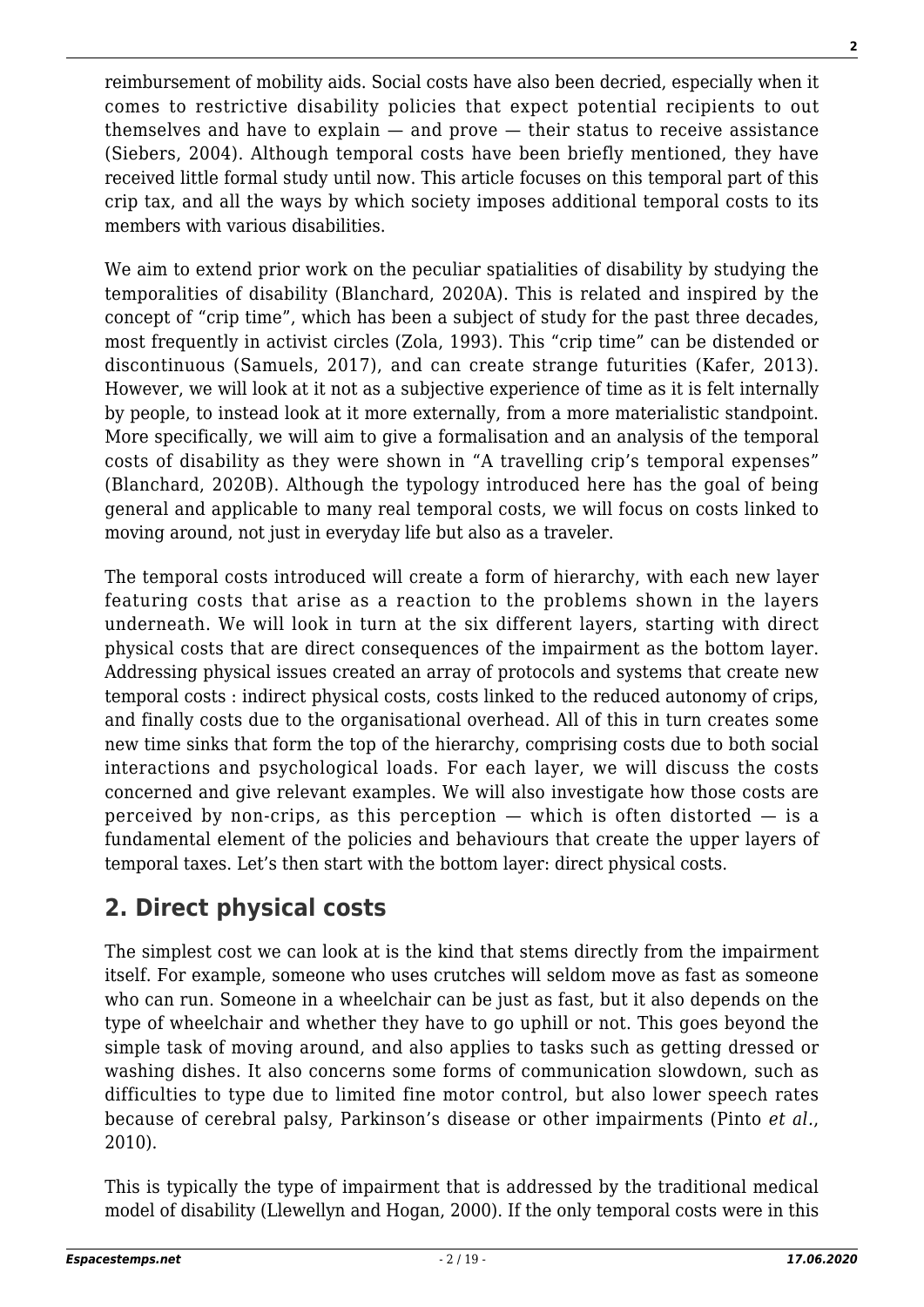category, addressing the impairments themselves through therapy and prostheses could conceivably eliminate the issue. But we are currently only on the first and simplest level in the hierarchy.

This brings us to the perception of those direct physical costs, as they are easy to understand and might seem obvious to most people, disabled or not. However, the focus on this kind of cost and the cult of technology as a salutary *deus ex machina* affects this perception. First, it is overly optimistic and looks at the best of what is advertised today, with discussions often centred on exceptional cases like Oscar Pistorius (Swartz and Watermeyer, 2008 ; Burkett *et al.*, 2011), and stories that often

<span id="page-2-0"></span>follow and reinforce the supercrip<sup>[\[2\]](#page-15-1)</sup> paradigm (Schalk, 2016), making the crip responsible for their own situation (Harvey, 2015). Second, it only looks at the technology's advantages, and not its drawbacks (from increased risk and painful procedures to eventual malfunctions). Finally, it ignores the unequal access to said technology, and all the administrative, financial, and social barriers that might prevent the crip from using the technology (Harniss *et al.*, 2015).

We must be careful, as impairments do not just make some actions costlier, they can also make certain actions impossible. We do not include this kind of consideration into the direct physical costs, as it is not a temporal tax. This is mirrored by societal expectations: many would agree that it is not fair that a crip requires more time to get around or to complete certain mundane tasks. However, if that person says that they want to perform an action that is rendered impossible by disability — at least in the non-crip's perception — the discourse often changes to be about having reasonable expectations. For non-essential acts, a quantitative difference can be perceived as unfair and requiring correction to compensate. On the other hand, a qualitative difference would be attributed to a natural consequence of disability — seen as a binary and not a spectrum (Sherlaw *et al.*, 2014 ; Fritsch, 2013) — worth pitying the crip but not worth doing anything to compensate. For example, someone with difficulties in walking long distances often warrants some small changes to their workplace — such as moving their office closer to the bathroom. Someone in a wheelchair would be perceived differently, with the very fact that they deserve an opportunity to work being questioned, even if the only required modification would be a small ramp to get inside the building (Bec and Constans, 2016). All these play a role in the next sections, as we discuss the costs linked to making those "impossible" tasks possible for crips.

# **3. Indirect physical costs**

The second kind of cost is related to the first, and is created mostly through the management of what would otherwise be "impossible" tasks. It corresponds to all the temporal costs that are directly caused by the use of alternative methods that allow crips to perform mundane tasks.

The simplest example concerns the many delays that wheelies are used to, with the most obvious being the fact that one has to take the elevator instead of climbing stairs

<span id="page-2-1"></span>— as that is a typical "impossible" task<sup>[\[3\]](#page-15-2)</sup>. This is innocuous, but often takes a non negligible amount of time, especially in public buildings or when one is going from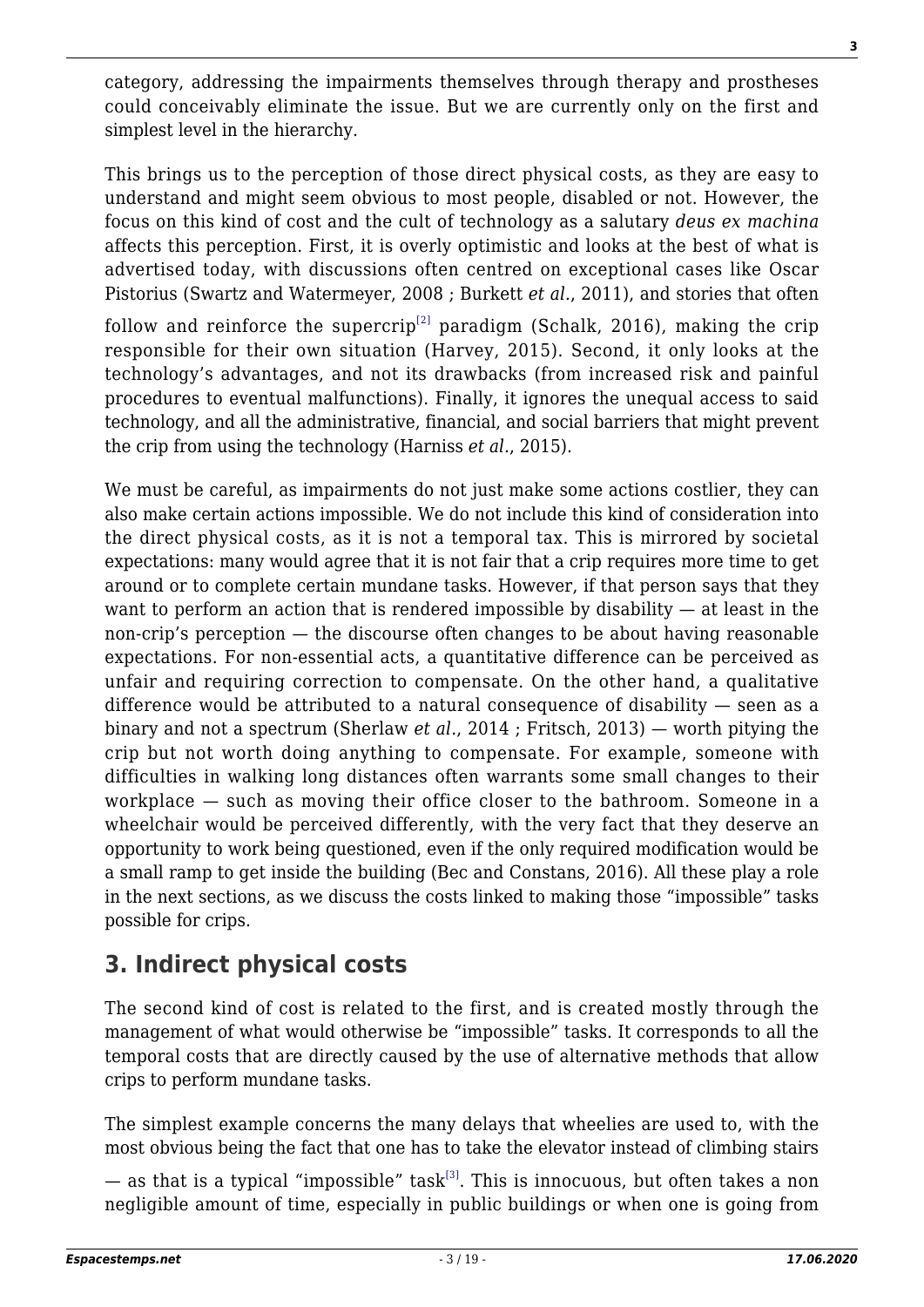floor to floor. It can also have a social aspect: if the wheelie is not on the top or bottom floor and the elevators in a building are used by many people, for example at peak hours. The elevator is then partially full each time it stops at the wheelie's floor, and there might not be space to get inside with the people already present. If the people refuse to get out by letting the wheelie just take the next elevator, this can last almost indefinitely.

<span id="page-3-0"></span>A related issue is that of forcing wheelies to take long detours, often to get to elevators. This is very visible in building complexes, especially ones linking old buildings<sup>[\[4\]](#page-15-3)</sup>. Crossing from one building to the next on an upper floor often involves a few steps, whereas the accessible way across sometimes requires leaving the first building — using the elevator — going through the street to the second building and up the elevator<sup>[\[5\]](#page-15-4)</sup>.

<span id="page-3-1"></span>There is an even more prevalent kind of detour that is hard to notice when walking around, but very much felt by wheelies. Although many Western cities are by now mostly accessible, the existence of an accessible path across the city does not

<span id="page-3-2"></span>quarantee the existence of a short accessible path $^{[6]}$  $^{[6]}$  $^{[6]}$ . For example, one can generally cross a street more or less anywhere on foot, but the step to get onto the sidewalk prevents wheelies from doing so, making them depend on curb cuts. Although they are supposed to be standard, some cities feature particularly long stretches without them, forcing the wheelie to go around to find one, and then backtrack — from the other side

<span id="page-3-3"></span>of the street  $-$  to where they wanted to cross, sometimes for a few kilometres<sup>[\[7\]](#page-15-6)</sup>. Such detours are also very frequent in train stations and airports.

Detours are not always to reach the same places as abled people. Entertainment venues, for example, are seldom fully accessible (especially cinemas, theatres, or live

<span id="page-3-4"></span>music venues, see Griffiths and Hilder, 2014). However, recent regulations<sup>[\[8\]](#page-15-7)</sup> have forced many of them to create special accommodations for disabled patrons. Those

<span id="page-3-5"></span>seats, besides requiring special organisation<sup>[\[9\]](#page-16-0)</sup>, often have restricted access and getting to them can involve going through labyrinthine paths (such as going through conservation and restoration rooms in museums, or through the scene shop or storage areas in traditional theatres). This kind of detour has a special significance, because it affects how the whole ordeal is perceived.

We have focused on disabilities caused by the lack of certain physical capabilities, but those indirect physical costs can affect crips with all sorts of disabilities. For example, assistive technologies often have secondary costs. Being allowed to type instead of manually taking notes can be a boon during one's studies, but some things are much slower to transcribe on a computer (for example, mathematics or hormonal pathways diagrams). For visually impaired people, recording audio and playing it back afterwards can replace note-taking (and not just in academic settings). However, listening to spoken word at its original speed is much slower than reading text (by a factor two to three in general).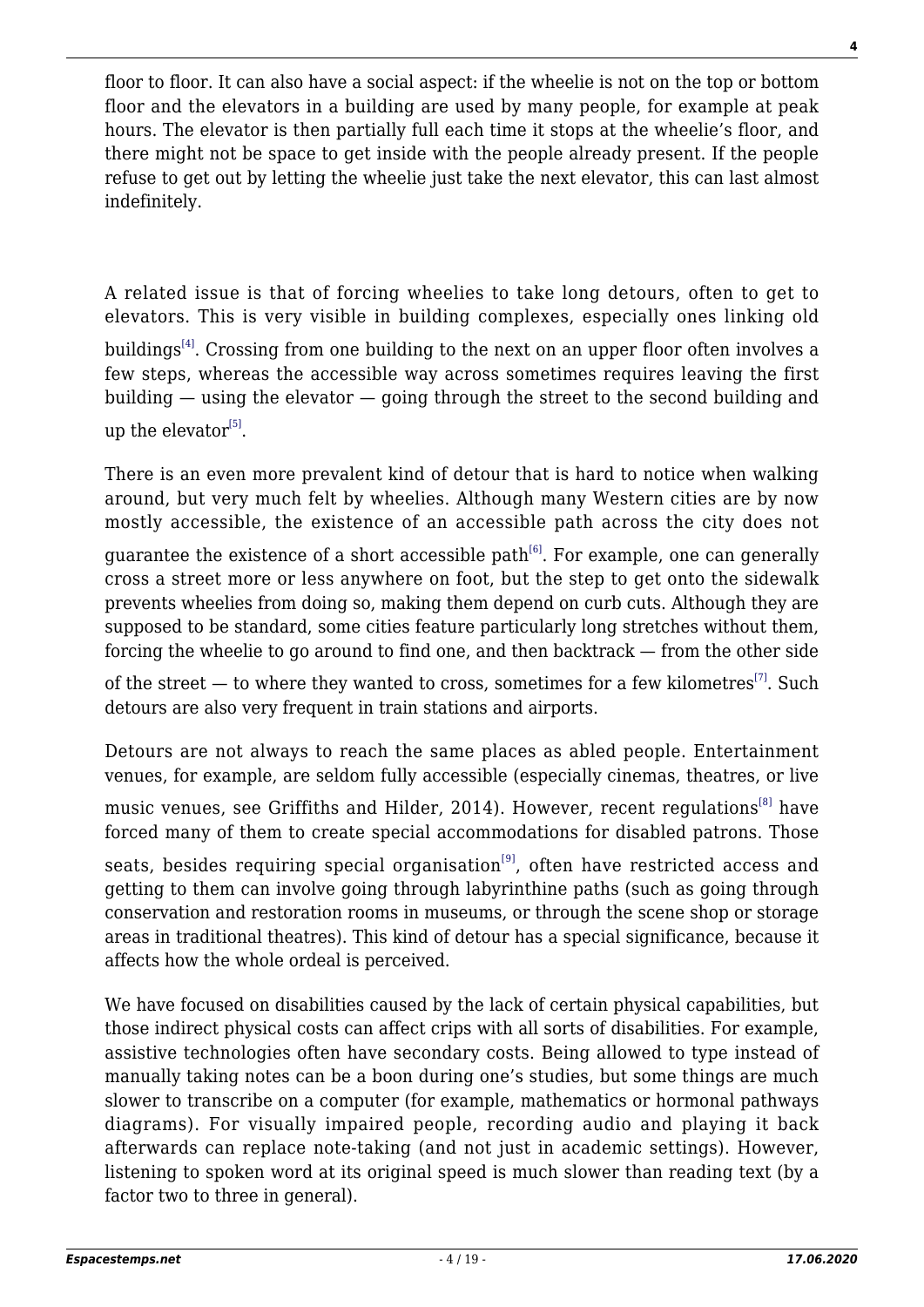As it happens, it is possible to increase the playback speed by an even greater amount while maintaining high levels of comprehension, with some training. But mainstream assistive tools often have built in arbitrary limits that prevent this (Bragg *et al.*, 2018).

All of this brings us slowly to the second central model of disability, the social model (Llewellyn and Hogan, 2000 ; Oliver, 2013 ; Gabel and Peters, 2004). The costs we see here are not direct costs linked to any given impairment, but instead costs that occur because of how societies decide to deal with the impairment. This will be mostly relevant for the next few sections, but we can already see some effects of addressing accessibility on an individual case-by-case basis instead of promoting accessibility by default as with universal design (Smith and Presier, 2001).

On the perception side, unlike the direct costs which are well observed and elicit pity or concern, indirect costs are often ignored. When they are mentioned, they can make people uneasy, or even defensive, as those costs are a consequence of society keeping crips in mind (even though it is just as an afterthought). Because we are not living in *accessible by default* environments, any effort made to locally improve accessibility tends to absolve the people responsible for the state of things, even if the final situation is still far from fair. Reflections such as "you're not going to complain, you still managed to get into the theatre, although you did miss the first 15 minutes of the play" do not stretch the imagination. Let's take an example where the owners of a hypothetical theatre made the bare minimum changes to their venue to allow a crip inside (unlike some other venues, and despite being legally mandated to do so). According to popular opinion, the owners should be above complaints, even if the choices made in how the accessibility is implemented leave huge costs for the concerned crips.

Moreover, although non-crips can perceive the crips' annoyance at being subjected to these costs, they can also consider that it comes with benefits, such as backstage access or the right to use a computer where others have to write by hand. This *special treatment* is central to the next category of temporal costs.

# **4. Limited autonomy costs**

The *special treatment* that allows/obliges the crips to go through restricted areas always comes with a non-negligible cost: they are not allowed to do so alone. Here, we are not talking about restricted autonomy in general, and are instead focusing on a smaller facet of it. Specifically, the strong restrictions on autonomy that many crips face when interacting with a system (mechanical, social, administrative, etc.), which can increase their temporal costs. This is most visible when it comes to exploring space and moving around, with the basic principle being that crips should not be left alone, both for their own safety and because they should not be left unsupervised in restricted areas. This is especially true with children (Larsson, 2016 ; Shah, 2008).

This happens in all kinds of situations. For example, a school or a public building could have an elevator with a restricted access requiring a key. In the best situation, the crip themself would have the key  $-$  especially if they are a regular user  $-$  but often enough they do not, having to rely instead on finding someone with the key. In many venues, crips do not just have to go through the detours, they also have to wait until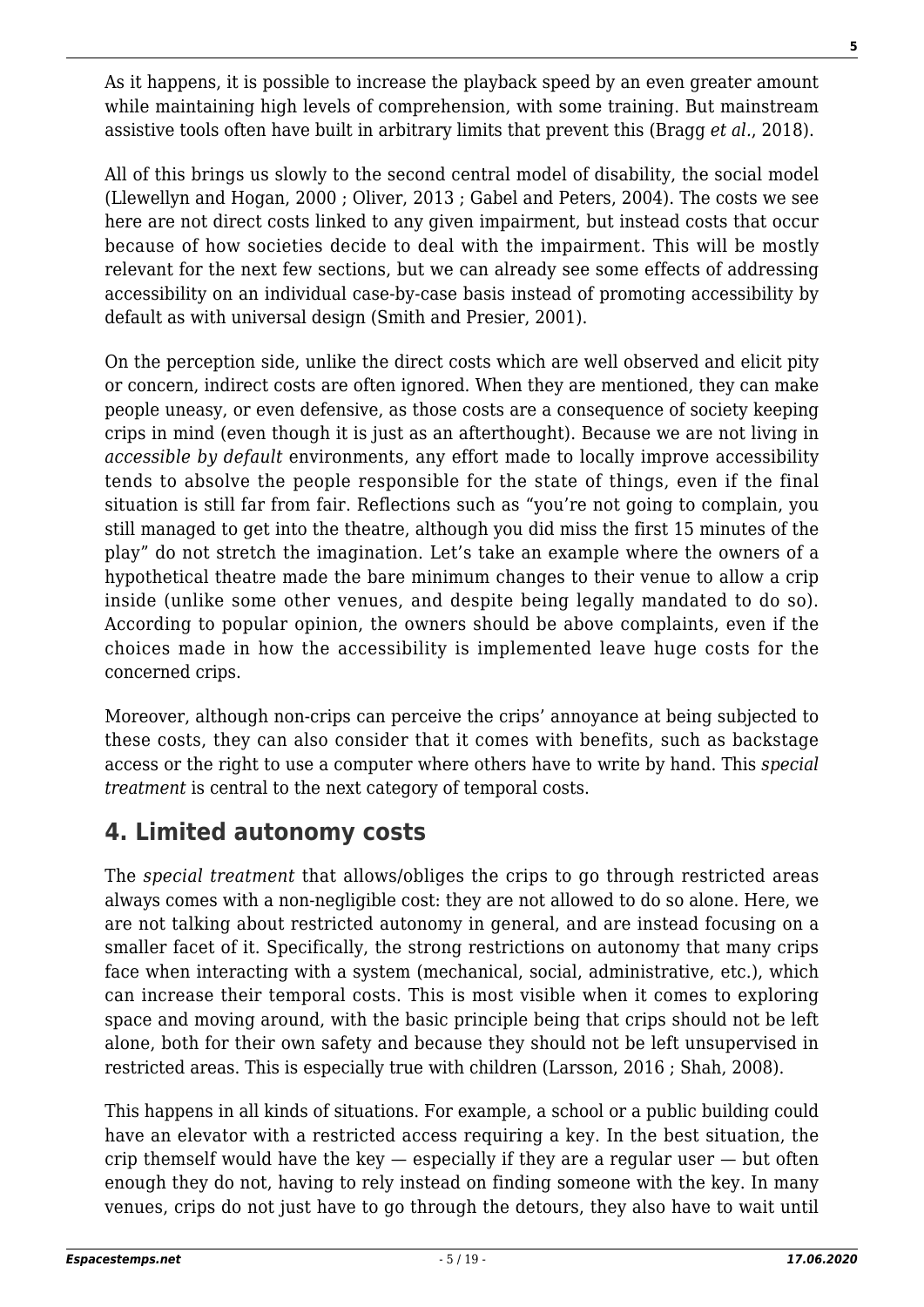they — or more probably the people at the entrance — manage to find someone whose job it is to help the crip, and who knows which way to go (and has the relevant keys). For a slightly different example, some recent public toilet services that impose a fee on users, such as 2theloo, feature a turnstile at the entrance. Although the turnstile can be bypassed if someone comes in a wheelchair, this requires the assistance of an agent — which requires finding the agent, hence a temporal cost.

The most egregious aspect of this temporal cost, however, occurs in interactions with transportation systems. Due to generally having the obligation to cater to all kinds of passengers, including disabled ones, airlines and train companies — among others have special services dedicated to crips, which are by now generally outsourced to contractors (Morris, 2018). The first temporal cost appears as those services require one to be there in advance to be allowed to use it. Unlike a biped who can get onto a train as they want, the wheelie must come early and patiently wait for someone to accompany them to the correct wagon. The first example comes from a comparison between the Taipei and Paris metros. In the first, a small bump at the end of the platform makes it on a level with the train, allowing wheelies to just roll in with no restriction on their autonomy. Although the wagons in France are built by some of the same companies (such as Alstom) they impose high autonomy restrictions (Noisette, 2017).

<span id="page-5-0"></span>Wheelies have to come to a help desk and ask for assistance before being accompanied to the metro where the agent puts down a simple ramp from the platform to the train. It is also forbidden — at least according to security agents in informal interviews<sup>[\[10\]](#page-16-1)</sup> — to board alone as a wheelie<sup>[\[11\]](#page-16-2)</sup>, as internal regulations do not allow the presence of more than two wheelies per train (in case of a fire). It would be possible to modify a few square metres of the platform to address this issue, which would cost much less than paying for an agent to work full-time just in case a wheelie arrives. However, controlling whether a wheelie is on board allows the observance of strict security regulations, at the cost of delays to get inside that can go as high as 45 minutes (to be able to reach the train driver by phone to ensure that there is still room for a wheelie, and to reach the destination station to ensure that someone will be on the platform to let the wheelie out of the train).

This can already seem ridiculous, but the unnecessary costs have many other

<span id="page-5-1"></span>examples, such as the ones due to the French national railway company<sup>[\[12\]](#page-16-3)</sup>. On top of potential delays due to the need to find available agents, it also imposes coming to the

<span id="page-5-2"></span>disabled office 30 minutes early if one wants their (mandatory) assistance<sup>[\[13\]](#page-16-4)</sup>. However, this assistance is only necessary because of arbitrary regulations: all fast trains — the main ones on which wheelies are allowed — have a small metallic ramp to get inside. Once inside, a small button activates a small hydraulic elevator for the single step inside the train. This could be operated by anyone, including a fellow passenger with no training whatsoever (it is a single button), but regulations impose that the button and the ramp are both inside locked cabinets.

The same kind of issues are also present in other forms of transportation, like air travel. Crips in airports generally have access to a special service that takes them directly to the gate, often going through priority queues at security and boarding the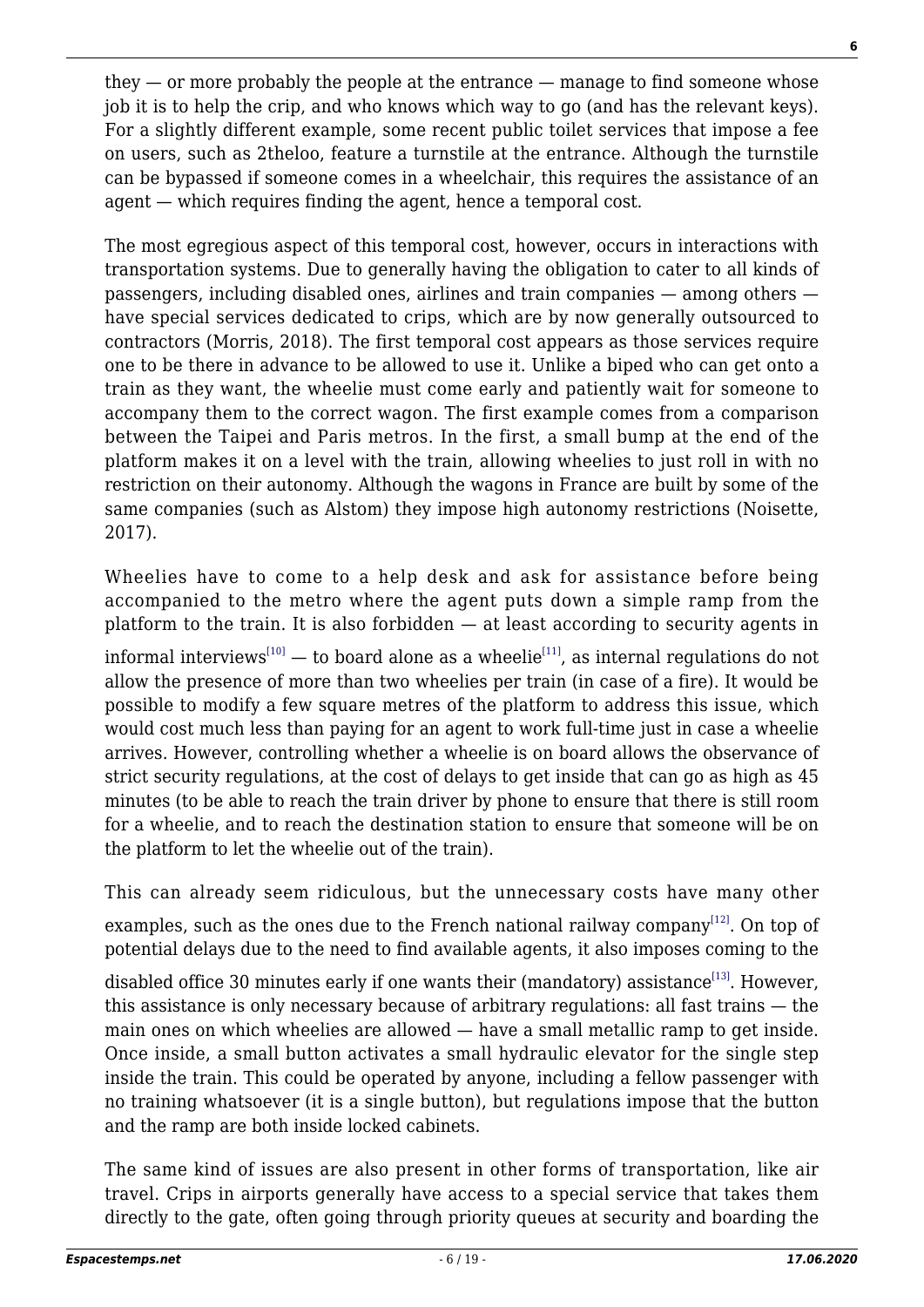plane before anyone else. The same service then picks them up from the plane once landed. Although this seems like it would reduce temporal costs, those very services generally require users to show up 2 to 3 hours before the flight or be denied service (with stricter enforcement of such policies than for bipeds, see Wehrman, 2020). The crips are generally the last ones to come out of the planes (sometimes waiting more than half an hour for assistance to show up, as regulations prevent the cabin crew from helping). Moreover, they hardly ever have any control over their own mobility

<span id="page-6-0"></span>during their stay at airports<sup>[\[14\]](#page-16-5)</sup> (Yates, 2007). Following the logic of controlling where each crip is — in the case of fire evacuation — there are often constraints on crips. This is exemplified by the use in many airports of special wheelchairs with hand brakes not reachable from within the chair, or even small wheels that do not allow self-propulsion. Crips are also sometimes parked on a bench in a special room from which they are told not to leave (even to use the restroom), even in the case of

<span id="page-6-1"></span>layovers of more than six hours $^{[15]}$  $^{[15]}$  $^{[15]}$ .

This whole section on limited autonomy costs corresponds to a central part of the social model: none of the temporal costs shown here are directly caused by the impairment. Instead, they come from the will to make things more accessible while retaining a high degree of control over crips to make sure that rules (often pertaining to security) are respected, even when they are counter-productive and have high costs (Damocles, 2019 ; Van Roosmalen *et al.*, 2011).

When it comes to perception, this kind of cost is nearly invisible to people not directly concerned. It also plays directly into the special treatment effect that makes it seem like an advantage instead of a cost. To illustrate this, in a recent trip going through Istanbul, the author had the (dis)-pleasure of meeting a British lady in a wheelchair who made snide remarks — on whether heavily disabled people should have the right to travel — after another disabled elderly passenger complaining audibly — as she had been injured by her handlers. After a small discussion, and thinking that the author might be in a similar situation due to their youth, the lady confessed that she was not disabled and had only signed up to enjoy the benefits of the special treatment. It took less than fifteen minutes of having to wait for assistance, being (slightly) roughly handled and then denied the authorisation to explore the airport or leave using a wheelchair before she loudly complained that their treatment of disabled passengers was terrible and that she would never try to simulate being disabled ever again as it

<span id="page-6-2"></span>was not worth it<sup>[\[16\]](#page-16-7)</sup>. However, before even being allowed to enjoy this special treatment, the crip has to deal with another kind of temporal costs, linked to the necessity to plan everything ahead.

# **5. Organisational costs**

When making decisions on what to do, where to go and how to get there, nearly everyone pays some form of temporal costs just to plan ahead. The previously mentioned costs, however, make this a more critical task for crips. This section looks at the different additional temporal costs that arise from having to handle the specific constraints faced by crips.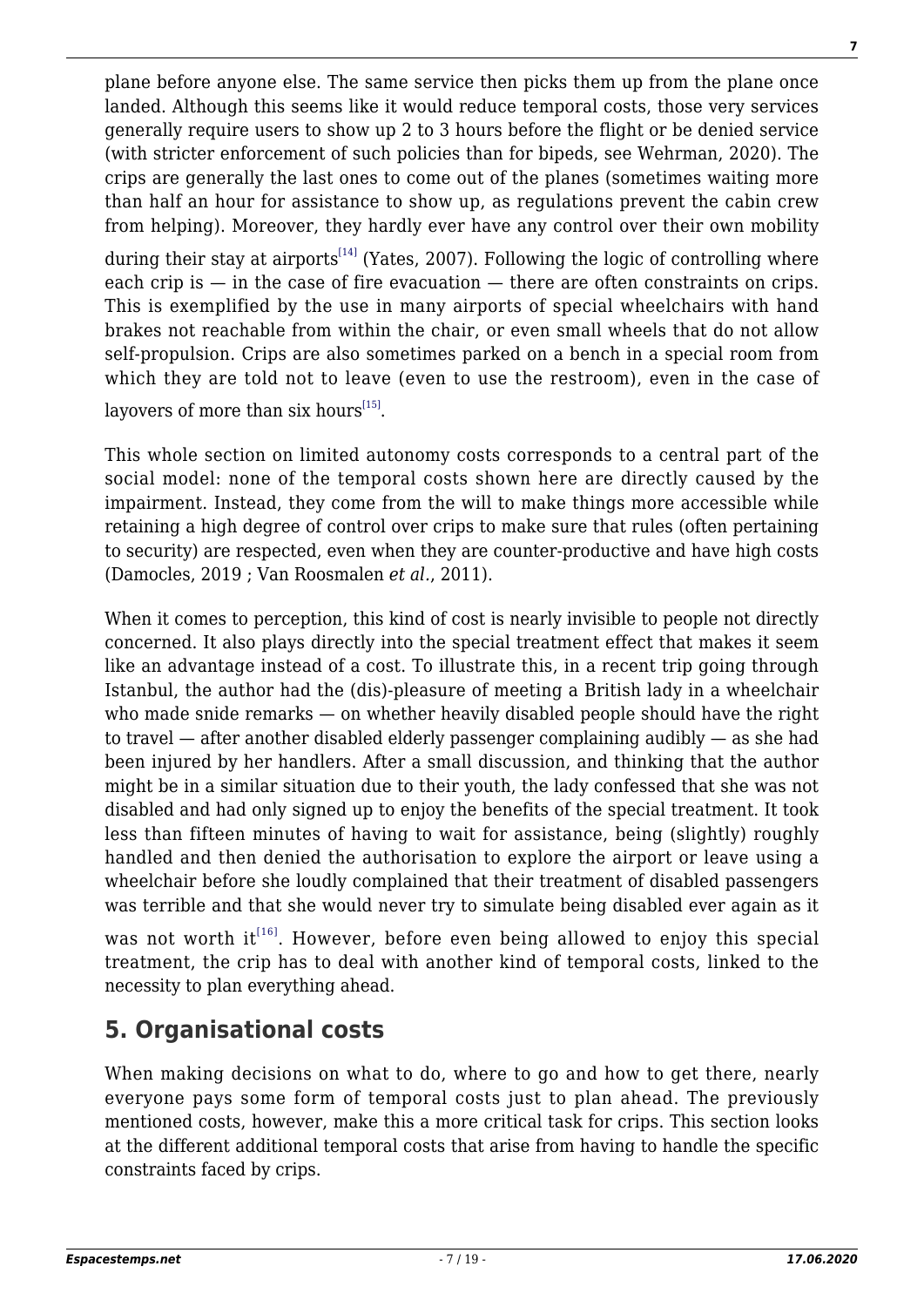First of all, the costs in the previous sections assume that the crip is recognised as such, and enjoys the support of the administration. National disability cards are often necessary to be allowed to use specific accessibility services in public transit or

<span id="page-7-0"></span>special seating in venues $^{[17]}$  $^{[17]}$  $^{[17]}$  (van Dijk, 2018). Alas, the situation on this front is very unequal, and getting one's disability recognised by the state can be a challenge, especially since it is often linked to the right to receive disability benefits. In the USA, for example, this process generally takes a few months in the best cases. If the initial application is denied, however, getting a hearing can take more than a year (slightly old figures indicated between 314 days in Maine and 630 days in Nebraska, according to 2010 data, see Disability Benefits Center, 2010). Similar delays exist in many countries (in France, the expedited process — which generally does not give any right to financial compensations — already takes a few months (Hoareau and Brasseur, 2017). This administrative recognition seldom is a one-time event, and regular checkups are often needed to maintain this status, not to mention the fact that different organisations also require special procedures. Getting recognised as a disabled worker can sometimes depend on a process led by human resources, which can only be started after the crip already has the state recognition (and the process might have to be started from scratch if the crip changes who they work for).

Once their status as a crip is established, the crip can fully appreciate the different temporal costs coming from organisational issues. The first type comes from the lack of choices. This might seem counter-intuitive, as choice paralysis is generally a time sink, and having limited choices help in this regard. However, the problem is that the lack of choice translates into a lack of easy backup plans. When flying to a city in a foreign country, the average traveller can be relatively certain that they will find an easy way to get from the airport to where they are staying. A wheelie, on the other hand, knows they have to check the accessibility of public transit, and make a list of adapted cab companies, although this might not be enough. Each solution also has a high chance of failing (due to broken equipment, untrained or misinformed interlocutors, or simple refusal to serve clients with "special needs"). This means that organising any activity outside of one's habitual environments requires making a comprehensive list of backup plans, as improvising as issues happen is seldom doable, which is a significant temporal overhead.

There is one main hindrance that makes this improvisation much harder: protocols that limit the freedom to explore and to make impulsive decisions. As it happens, the accessibility services mentioned earlier do not only require the crip to show up early, but also to book in advance through custom booking systems. It is harder to decide to go on an impulsive train trip when the companies require crips to book between 2 days and 2 weeks in advance or be denied service (House of Commons Transport Committee, 2013). These custom booking systems create multiple problems, as they are generally added as an afterthought. This means that they seldom allow online booking, and often require calling  $a$  – sometimes unreachable – call centre. Moreover, if the crip has a special request that is not related to the disability but falls into a second special case (even if is quite common like having a layover or flying with

<span id="page-7-1"></span>a pet), they might not have a way to handle both<sup>[\[18\]](#page-16-9)</sup>. Most importantly, the procedure is often arbitrary and seemingly random. Still on the subject of flying, security rules can change, not just between airlines and airports, but also depending on who is the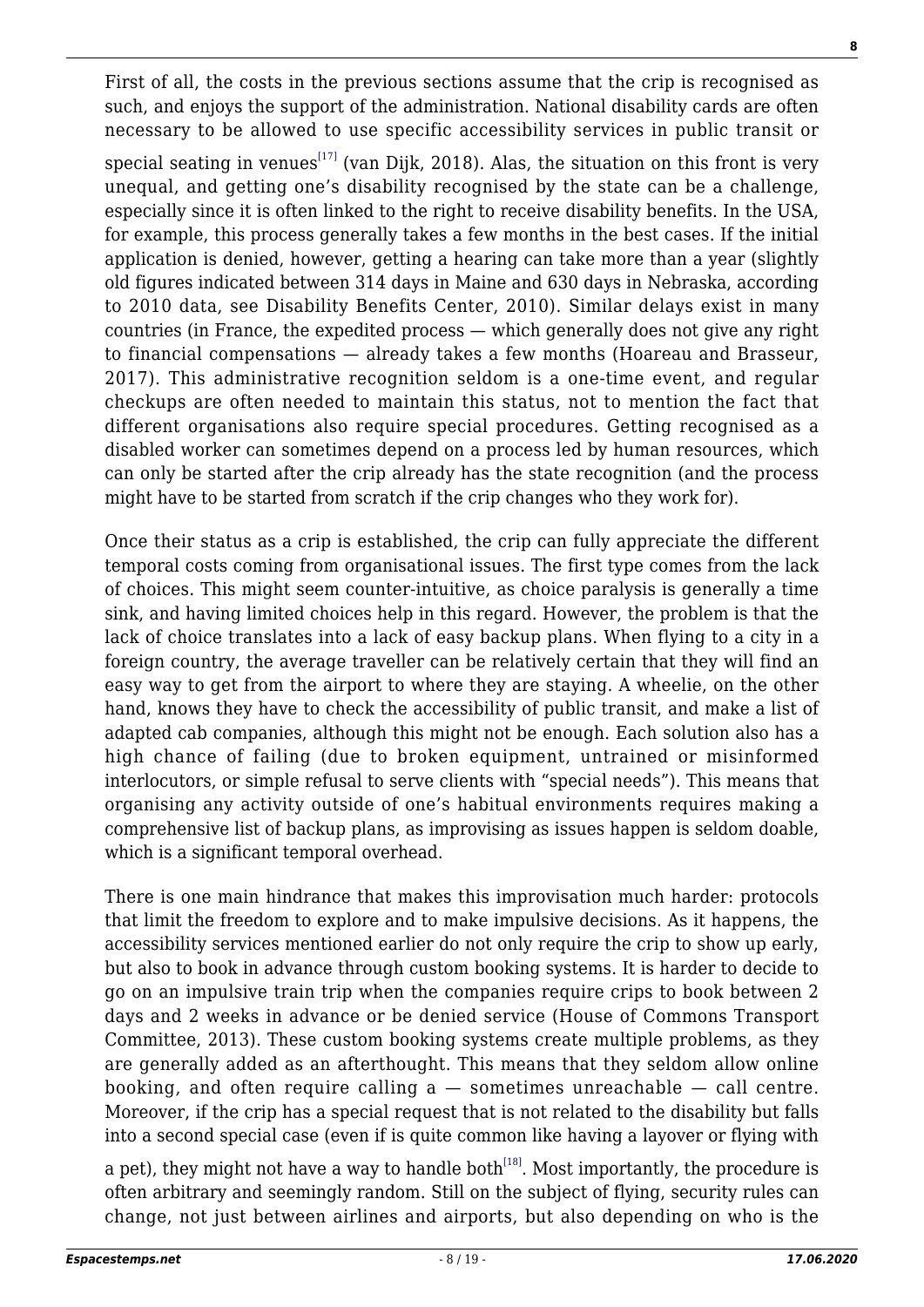person in charge that day.

Going through security checks can then take anything from 5 minutes (by going through a priority queue) to 2 hours (still on the priority queue, just being unlucky), and the crip needs to be more than passingly knowledgeable about their own impairment and any medical device they are travelling with, to answer eventual questions.

All this creates a second type of organisational cost: due to the intricacies of navigating this system and the specialised questions that can be asked at any point, the crip generally cannot delegate such tasks to other people (or only to very close friends or family members who are used to it). Not only does this remove the option of paying for other people — such as travel agencies — to do it, but it also means that additional constraints appear when travelling for work (especially in academia). On top of the organisational difficulties linked to crip travel, the crip might have to fight

<span id="page-8-0"></span>their employer for the right not to use the standard travel agency<sup>[\[19\]](#page-16-10)</sup>  $-$  as trusting it would have a high chance of leaving the crip stranded somewhere upon realising that the travel agency forgot to mention they were disabled for one leg of the trip.

Perception-wise, but those costs are generally ignored, or worse. Due to the presence of those special services, there can be an assumption that crips can easily use them at no cost, no matter their impairment. And although people are sometimes aware of the limited number of available choices, they rarely understand the extent of it, and that the lack of fallback plan makes it necessary to be organised. This incomprehension can make them doubt the crip, which is the source of another type of cost, analysed in the next section.

# **6. Social interaction costs**

The next category of temporal costs is probably the most diverse and could warrant another typology by itself, but we will try to give a quick presentation of it. It corresponds to all the additional social interactions that come as consequences of the effects already shown: people trying to help or refusing to help, people doubting the crip's specific needs or even disbelieving them when they say they require to organise in advance.

The first issue here is the constant interruptions faced by crips when out in public. Just being outside as a crip is often considered by non-crips as an invitation to offer help (Cahill and Eggleston, 1995). There are many reasons for this, but three central ones come up. First, the difficulties in accessibility linked to the physical costs mentioned above mean that people believe they can be useful and a good person by offering to help (Cahill and Eggleston, 1995). Second, the cultural tropes around the lack of autonomy and the common representations of crips as eliciting pity (although this is slowly changing) reinforce this phenomenon (Clare, 2001 ; Tsai and Ho, 2010). Third, crips are not generally welcome to visibly inhabit public spaces (Chouinard, 1997). Not only have there been some laws regulating this issue and limiting the crip's right to be in public (in the USA for example), strong cultural taboos and shame towards disability in general persist to this day (as in multiple East Asian countries, see Tagaki, 2016 andav Tsai and Ho, 2010). This absence from public space means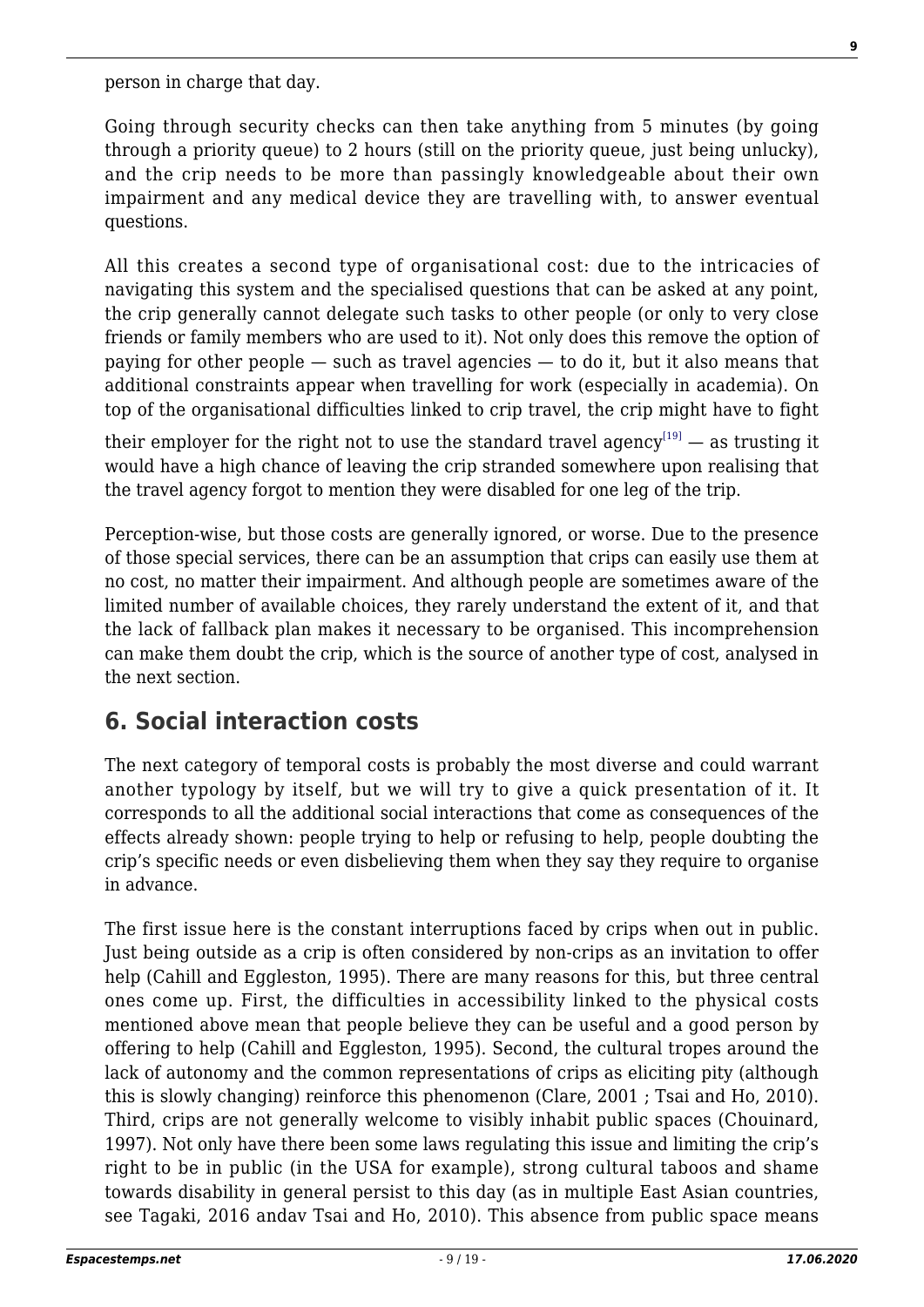that people are not used to seeing crips around, and often perceive that something is wrong (or the crip would not be there) (McFarlane and Hansen, 2013). All together, it makes the act of just sitting in a wheelchair outside a building or in a park a tiresome one, as the crip is interrupted every few minutes by someone asking if they need help.

Worse than the cost of being interrupted by someone asking to help, however, is the one caused by people trying to help without even asking the crip, which is still commonplace enough that there have been multiple campaigns to address it (Kavanagh, 2018).

What makes it even more exhausting is that the offenders here have the impression of helping (even though in a misguided way), which means that it takes time to get them to stop. There are two main options in such a situation: tell them it is not necessary and ask them not to help, which can take a long time — people often insist that it is not a bother — or tell them directly that what they are doing is bothersome and not helping. The second strategy isn't even necessarily faster, as it exposes the crip to harassment and/or verbal violence, as people can get extremely upset at being denied the opportunity to help (Mason-Bish and Kavanagh, 2019).

In a related fashion, the individuality of the crip (or of their disability) is often denied. Many non-crips apparently seem to believe that there are only a dozen different impairments (such as "being blind" or "using a wheelchair", with no distinction on the reason why the crip is using the wheelchair) (Fritsch, 2013 ; Siebers, 2004). This leads to some ridiculous discussions — often in public spaces and with strangers — insisting that their cousin/aunt/friend has the exact same issues, before even asking the crip

<span id="page-9-0"></span>what they have (which, although an intimate question, nearly always follows<sup>[\[20\]](#page-16-11)</sup>). Besides the temporal cost of answering or deflecting such questions — with insistent interlocutors — there is a second issue that sometimes arises. The interlocutor might suggest a novel treatment, often based on alternative medicines, that they "guarantee will work, it did for their friend" (Plaise, 2018). The crip's options in such a case are limited, as the fact that they deserve respect, and potentially assistance, depends on their fulfilling the image of the good disabled person that will do absolutely anything not to be disabled anymore. The problem is that, what is a one-time occurrence for the

<span id="page-9-1"></span>person proposing a solution — no matter how misinformed they  $are^{[21]}$  $are^{[21]}$  $are^{[21]}$  — can be a daily occurrence for the crip, with unsolicited personal advice being offered by everyone: from colleagues and friends of the family to service workers (Stebler, 2011 ; Blahovec, 2017).

The well-meaningness behind it also prevents the crip from legitimately lashing out, despite the very real mental and temporal costs (Cahill and Eggleston, 1994).

On a lighter note, a related cost happens in relation to what could be called the "disabled toilet law". The law itself corresponds to a temporal cost, and goes as follows: in any public building big enough to have multiple bathroom stalls side-byside including one for disabled people, the latter will be occupied. By which we mean that if a single stall is occupied, it will be this one, because most people — crip or not

<span id="page-9-2"></span>— will use it in priority, as it is "more comfortable"<sup>[\[22\]](#page-17-1)</sup>. Thus, the crip will nearly always have to wait, which is a negligible cost but can be an annoyance due to its frequency.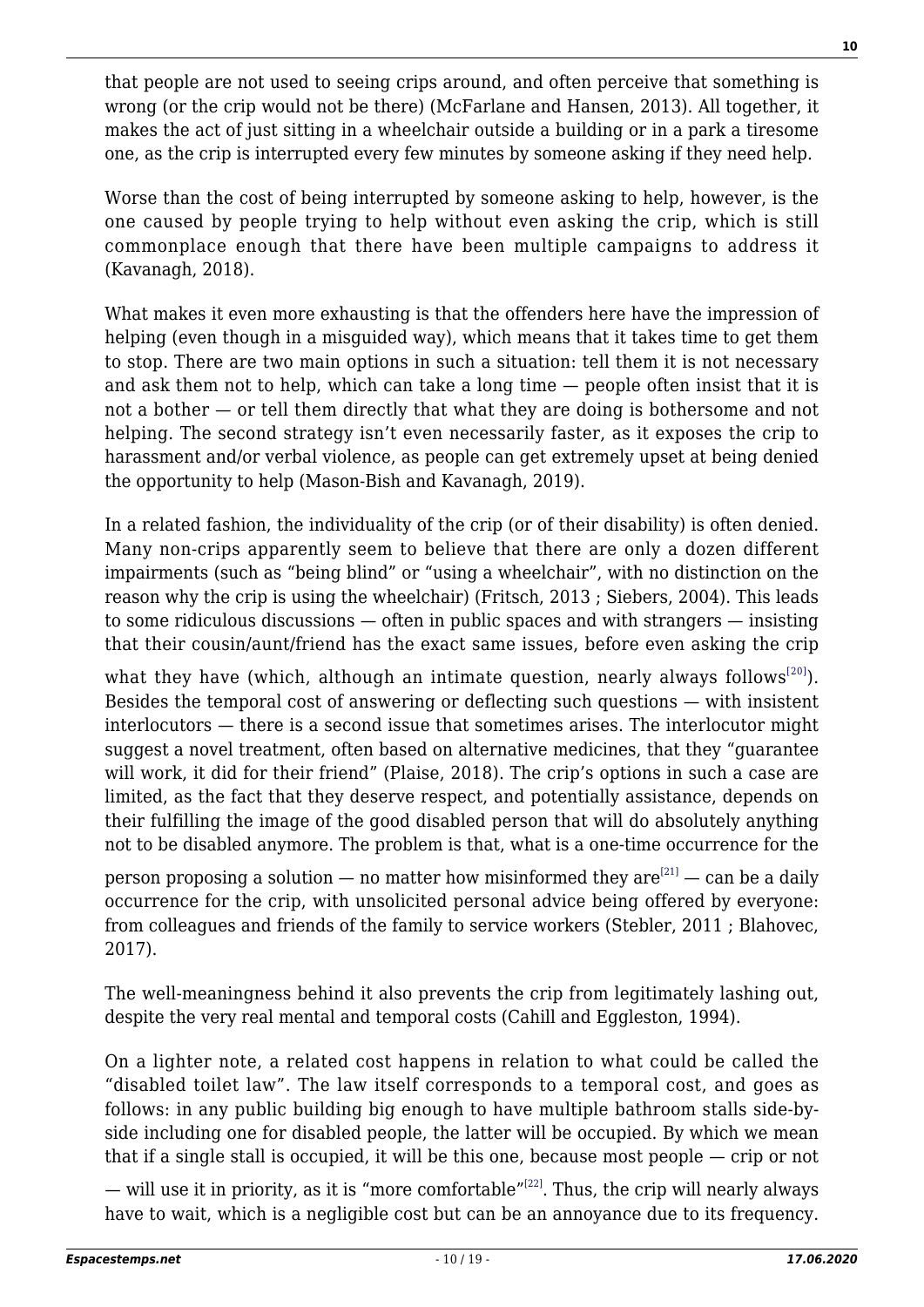What can be costly, both temporally and psychologically, is the interaction that follows when a non-crip comes out of the stall, sees the crip, and starts apologising at length — while staying in the way.

All the social costs so far have been linked to people interacting with the crip because of their reaction to the disability, but a frequent reaction is also to disbelieve the crip's disabled status. There is a common experience of people not believing that one's special needs are actual needs, or that one's pain is simulated, from the government to medical professionals, and potentially including almost anyone with power over the

<span id="page-10-0"></span> $crip<sup>[23]</sup>$  $crip<sup>[23]</sup>$  $crip<sup>[23]</sup>$  (Siebers, 2004). A very visible example of this was the fight that crystallised over the plastic straw bans in multiple countries. This was an initiative that meant to address the environmental damage made by the automatic distribution of single-use plastic straws with drinks in most eateries. It suffered from multiple issues, and was based on an ecological framework that prioritises individual instead of collective action (Haggerty, 2019). Straws being necessary for many crips to drink, there was a strong backlash from the community, which was met by successive arguments. The first concerned the availability of alternative straws (made of paper, metal, bamboo, silicone), which ignores the fact that none of the alternatives were simultaneously safe, usable and reasonably priced. The debate then moved on to having plastic straws available, but only for crips. This puts the locus of effort on the crip, and requires them to disclose their disability to get a drink. This requires time, as the crip needs to get waiters to believe them, which can involve a thorough discussion on whether they really need the straw (Ho, 2018).

Looking at how these costs are perceived by the general public, we end up with mostly adversarial reactions, and complaints about them are very often badly received. As directly telling someone not to help when they are trying to assist you is already a source of harassment, complaining about receiving unsolicited help is similarly rarely seen in a good light. This means that those costs are very rarely discussed except within the immediate social circles of the people directly concerned. Avoiding those subjects and keeping it bottled up can be tiring, which brings us to the top layer of this hierarchy, which addresses psychological costs.

# **7. Psychological costs**

Psychological costs are more closely related to other forms of #CripTaxes, but they have a few important temporal components which we will quickly cover.

First, all the previous types of costs contribute to the stress of being a crip, which means that the crip needs time to recuperate and lower their stress levels. Having to face adversity and justify one's situation and right to exist in public is both exhausting and a stress factor. It also requires mental preparation before being able to gather the energy to face the potential challenges. This is especially true if the crip has PTSD, which is a frequent occurrence, partially because of the omnipresence of denials of autonomy and non-consensual touching $^{[24]}$  $^{[24]}$  $^{[24]}$ .

<span id="page-10-1"></span>The time costs of exhaustion and stress are also potentially compounded in two ways for crips. First, some crips have issues — such as hypersomnia (Vernet and Arnulf,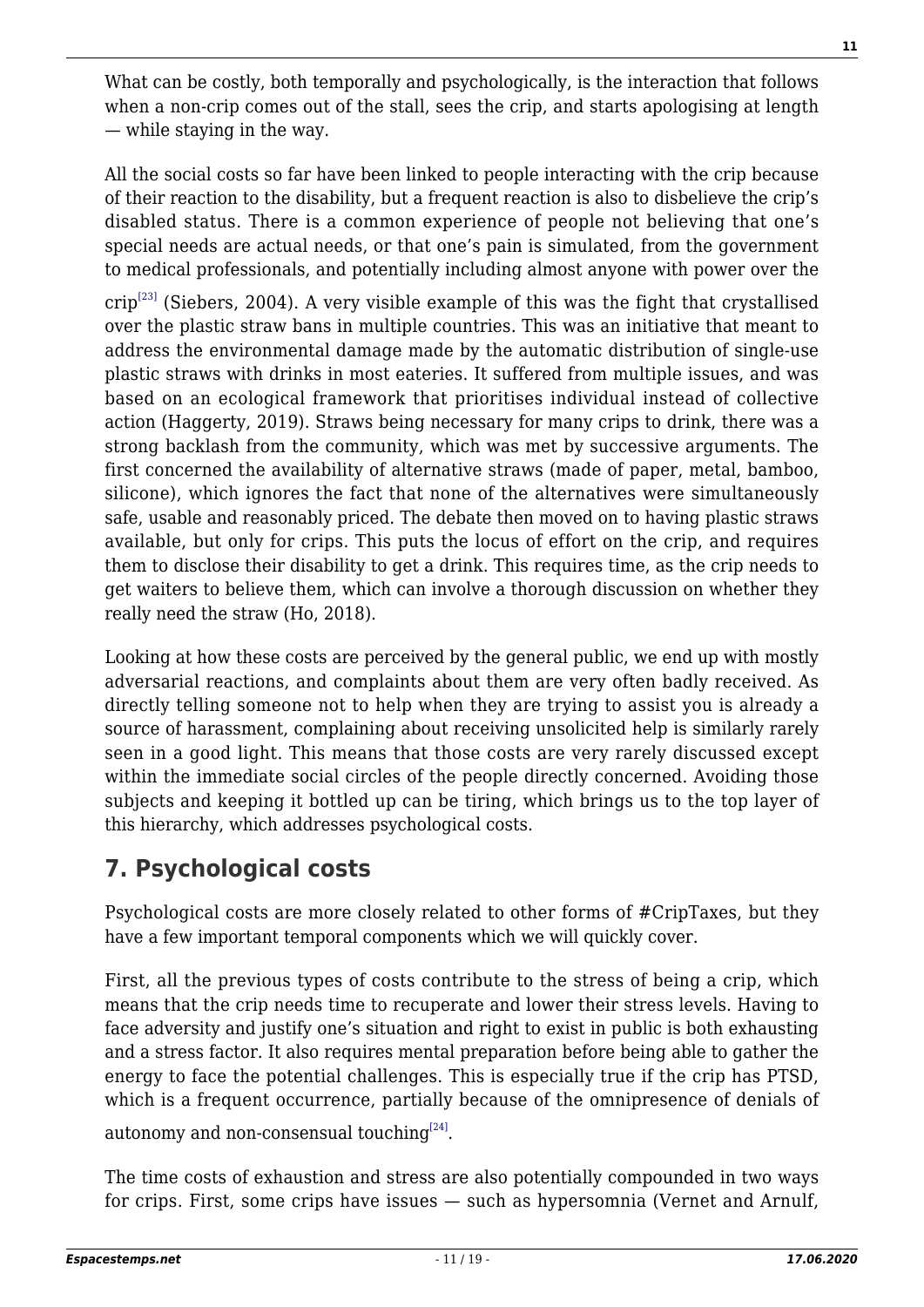2009) — that prevent them from efficiently recuperating during their sleep, thus paying a double cost.

Second, even if the crip has some time, they might be out of energy and not able to use this time for anything (whether working, enjoying oneself or even resting). This is especially true among people with chronic pain and chronic fatigue, and is an effect often described by proponents of the spoon theory (or spoonies) (Miserandino, 2003).

On a completely different front, there are also extended periods of doubt that arise from wondering whether to disclose one's disabled status. For example, a crip could have trouble walking long distances and use a wheelchair in public. If that crip goes shopping and wants to reach a high shelf, they are often faced with two possibilities: try to find some assistance (which takes time and can be humiliating), or stand up to get it themself. Although the latter is simpler and faster, it also involves the "risk" of being caught, accused of faking a disability, and potentially harassed (Siebers, 2004; Harris, 2014).Those costs are often kept in mind, which increases the mental load of the crip, along with their stress level.

Perception-wise, we come to the issues of showing weakness and being considered useless by society (which was still a relatively frequent occurrence a few years ago). Discussing those costs can be dismissed as navel-gazing or playing the victim card in an exaggerated way. A second issue that affects spoonies in particular is the limited patience from their social circles, who keep expecting them to get better. Discussing those issues regularly can then drive people away as it stands at odds with common narratives of healing and getting rid of one's problems, which leads to a social cost (Clare, 2017 ; Rothman 2019).

Over this article, we have tried to give a first typology of temporal costs that affect crips, and how they interact with each other. Although some of those costs are caused by the impairments themselves, the vast majority comes from the policies implemented to address the initial issues. Policy decisions that ignore the desires of the relevant communities, arbitrary regulations and the body policing in public spaces by a general public afraid of "mooching" can in practice create even greater costs for crips.Most of the examples we've shown are about temporal costs related to crips exploring and interacting with their environments, often centered around people with physical impairments. That said, this typology should be applicable more generally in more varied contexts. We must then finish this article by leaving the reader with three main questions. Are there common temporal costs that do not fit in this typology? Is there an alternative systematisation of temporal costs that would give further insights about their relationships? Finally, can similar typologies be developed to systematise other forms of costs related to the #CripTax, such as financial costs?

### **Bibliographie**

Bec, Ghislaine and Constans, Carine, 2016. [Le handicap au coeur de la stratégie globale](https://handicap.cnrs.fr/pdf/cnrs-plaquette-action-handicap-A4.pdf) [du CNRS,](https://handicap.cnrs.fr/pdf/cnrs-plaquette-action-handicap-A4.pdf) CNRS.

Blahovec, Sarah, 2017. « [Your Unsolicited Health Advice Isn't Just Irritating. It's](https://web.archive.org/web/20190208040902/https:/www.huffpost.com/entry/your-unsolicited-health-advice-isnt-just-irritating_b_59554111e4b0326c0a8d0eaf) [Damaging](https://web.archive.org/web/20190208040902/https:/www.huffpost.com/entry/your-unsolicited-health-advice-isnt-just-irritating_b_59554111e4b0326c0a8d0eaf) » Huffpost.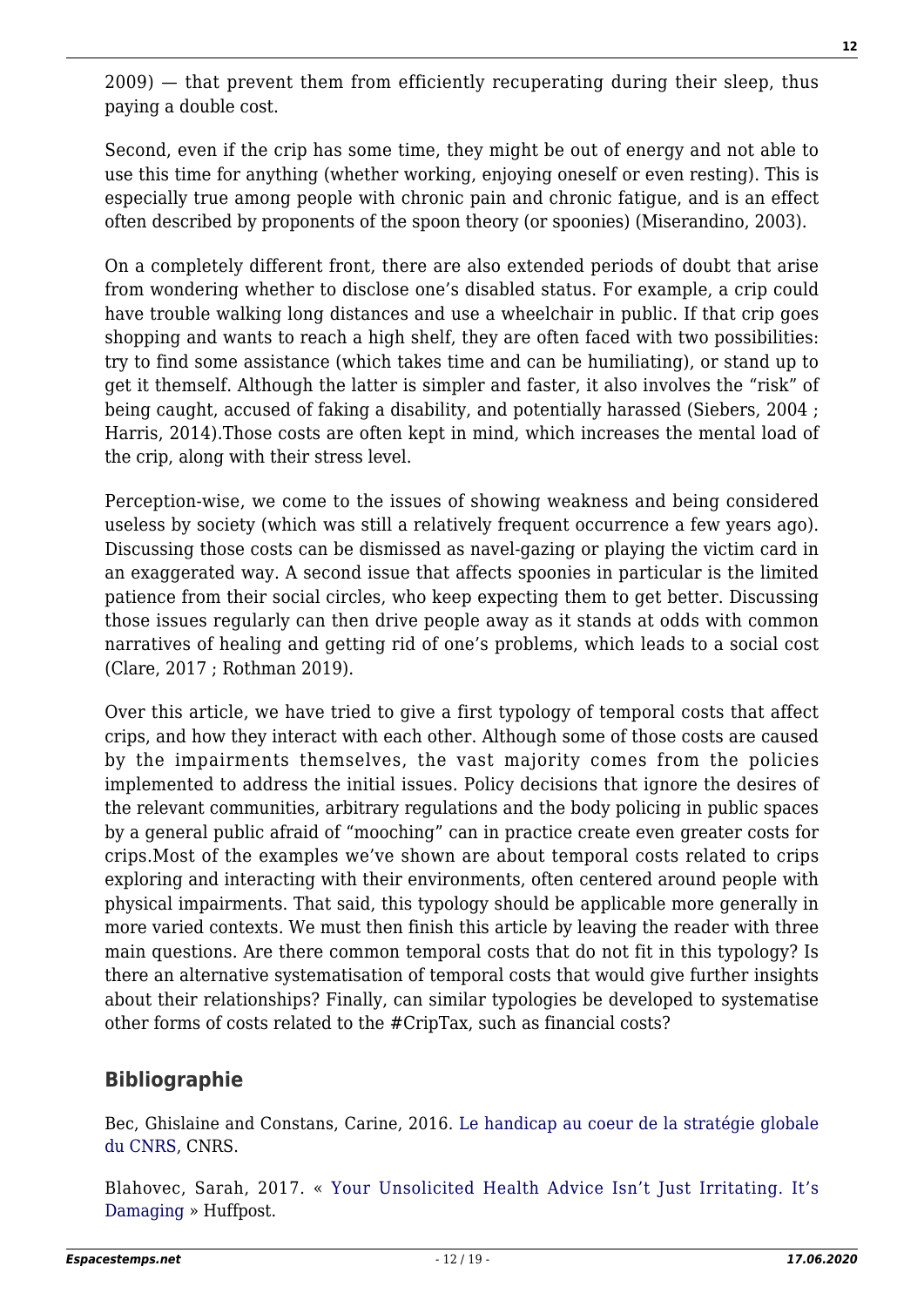Bragg, Danielle, Bennett, Cynthia, Reinecke, Katharina, & Ladner, Richard, 2018. « A large inclusive study of human listening rates » in Proceedings of the 2018 CHI Conference on Human Factors in Computing Systems, 1–12.

Blanchard, Enka, 2020A. « [Crip spatialities and temporalities I : discreet crips in a discrete](https://www.espacestemps.net/en/articles/discreet-crips-in-a-discrete-world-spatialities-and-temporalities-of-disability/) [world](https://www.espacestemps.net/en/articles/discreet-crips-in-a-discrete-world-spatialities-and-temporalities-of-disability/) » EspacesTemps.net , Works, 2020.

Blanchard, Enka. 2020B. « A travelling crip's temporal expenses » submitted for publication, preprint available [on the author's website](http://www.koliaza.com/files/Blanchard_Temporal_expenses.pdf).

Burkett, Brendan, McNamee, Mike, & Potthast, Wolfgang, 2011. « Shifting boundaries in sports technology and disability: equal rights or unfair advantage in the case of Oscar Pistorius? » Disability & Society, 26(5), 643–654.

Cahill, Spencer E., & Eggleston, Robin, 1994. « Managing emotions in public: The case of wheelchair users » Social Psychology Quarterly, 300–312.

Cahill, Spencer E., & Eggleston, Robin, 1995. « Reconsidering the stigma of physical disability: wheelchair use and public kindness » The Sociological Quarterly, 36(4), 681–698.

Chouinard, Vera, 1997. « Making space for disabling differences: challenging ableist geographies » Environment and Planning D: Society and Space, 15, 379–390.

Clare, Eli, 2001. « Stolen bodies, reclaimed bodies: Disability and queerness Public Culture, 13(3), 359–365.

Clare, Eli, 2017. Brilliant imperfection: Grappling with cure. Duke University Press.

Damocles, Caelan, 2019. « [#FlyingWhileDisabled](https://mobile.twitter.com/QuoiGender/status/1081997392558338048) Twitter.

Fraser, Jayme, 2019. « [New federal requirements show airlines damage thousands of](https://web.archive.org/web/20191220073207/https:/www.usatoday.com/story/news/nation/2019/11/22/airlines-department-transportation-report-damage-wheelchairs/4270695002/) [wheelchairs each year](https://web.archive.org/web/20191220073207/https:/www.usatoday.com/story/news/nation/2019/11/22/airlines-department-transportation-report-damage-wheelchairs/4270695002/) » USA Today.

Fritsch, Kelly, 2013. « [On the Negative Possibility of Suffering: Adorno, Feminist](https://dsq-sds.org/article/view/3869/3408) [Philosophy, and the Transfigured Crip To Come](https://dsq-sds.org/article/view/3869/3408) » Disability Studies Quarterly, 33(4).

Gabel, Susan, & Peters, Susan, 2004. « Presage of a paradigm shift? Beyond the social model of disability toward resistance theories of disability » Disability & Society, 19(6), 585–600.

Gardré, Solène, 2020. « Rochefort : une locataire expulsée à cause de son handicap » Sud Ouest.

Griffiths, Graham, & Hilder, Liz, 2014. [Surveying UK Live Music Accessibility for Deaf and](http://www.attitudeiseverything.org.uk/uploads/general/State_of_Access_Report_2014_-_Web_PDF.pdf) [Disabled People](http://www.attitudeiseverything.org.uk/uploads/general/State_of_Access_Report_2014_-_Web_PDF.pdf). Attitude is Everything.

Haggerty, Meredith, 2019. « [We were all right to hate the plastic straw ban. And we need](http://web.archive.org/web/20200209125616/https:/www.vox.com/the-goods/2019/12/27/21030090/straw-ban-environmental-regulation-plastic-ocean) [more legislation like it](http://web.archive.org/web/20200209125616/https:/www.vox.com/the-goods/2019/12/27/21030090/straw-ban-environmental-regulation-plastic-ocean) » Vox.

Harniss, Mark, & Raja, Deepti Samant, & Matter, Rebecca, 2015. « Assistive technology access and service delivery in resource-limited environments: introduction to a special issue of Disability and Rehabilitation: Assistive Technology » Disability and Rehabilitation: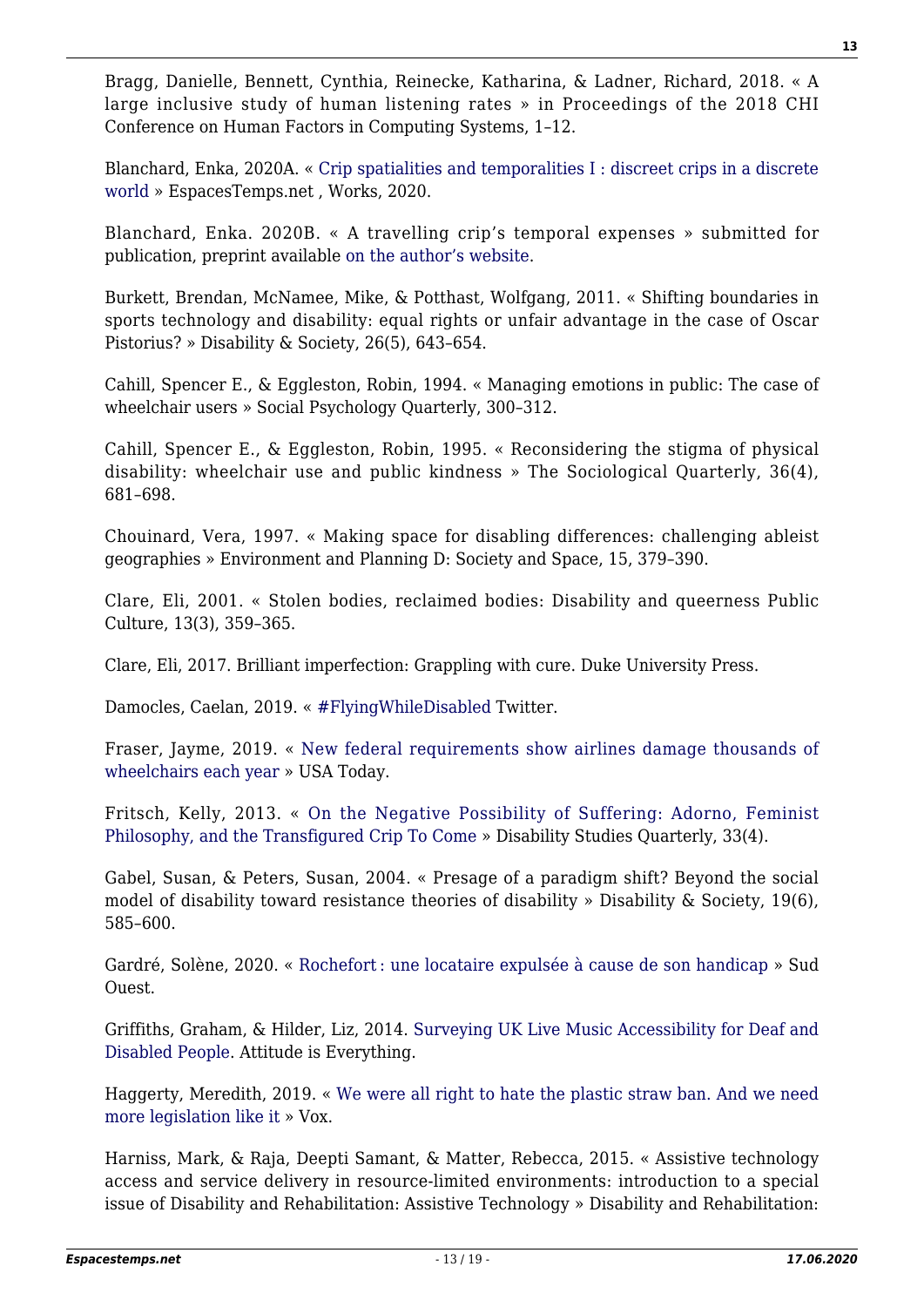Assistive Technology, 10(4), 267–270.

Harris, Scott Jordan, 2014. « [Despicable Memes: How "miracle" jokes and inspiration porn](https://web.archive.org/web/20190208095158/https:/slate.com/technology/2014/08/miracle-memes-and-inspiration-porn-internet-viral-images-demean-disabled-people.html) [demean disabled people](https://web.archive.org/web/20190208095158/https:/slate.com/technology/2014/08/miracle-memes-and-inspiration-porn-internet-viral-images-demean-disabled-people.html) » Slate.

Harvey, Clare, 2015. « What's disability got to do with it? Changing constructions of Oscar Pistorius before and after the death of Reeva Steenkamp » Disability & Society, 30(2), 299–304.

Ho, Vivian, 2018. « "People need them": the trouble with the movement to ban plastic straws » The Guardian.

Hoareau, Virginie, & Brasseur, Anne-Lise, 2017. Synthèse des rapports d'activité 2017 des maisons départementales des personnes handicapées.

House of Commons Transport Committee, 2013. Access to Transport For Disabled People-Volume I: HC 116: Fifth Report of Session 2013-14, Report, Together with Formal Minutes, Oral and Written Evidence (Vol. 1). The Stationery Office. Kafer, Alison, 2013. Feminist, queer, crip. Indiana University Press.

Kavanagh, Amy, 2018. « [Just Ask Don't Grab Campaign](https://caneadventures.blog/just-ask-dont-grab-campaign/) » caneadventures.blog, accessed on 25/11/2019.

Larsson, Naomi, 2016. « Out of sight: the orphanages where disabled children are abandoned » The Guardian.

Llewellyn, Ann, & Hogan, K., 2000. « The Use and Abuse of Models of Disability » Disability & Society, 15(1), 157–165.

Mason-Bish, Hannah and Kavanagh, Amy. 2019. « [Private Places, Public Spaces](https://privateplacespublicspaces.blog/about-the-project/) », accessed on 25/11/2019.

McFarlane, Hasel, & Hansen, Nancy, 2013. « Zones of exclusion » in Geographies of Privilege. Routledge.

McRuer, Robert. 2006. Crip theory: Cultural signs of queerness and disability. New York : NYU press.

Miserandino, Christine, 2003. « [The Spoon Theory](https://butyoudontlooksick.com/articles/written-by-christine/the-spoon-theory/) » [butyoudontlooksick.com](https://butyoudontlooksick.com/articles/written-by-christine/the-spoon-theory/), accessed on 25/11/2019.

Morris, John, 2018. « [Scapegoating: Airlines, Contractors & Disabled Passengers](https://web.archive.org/web/20180901073302/https:/wheelchairtravel.org/scapegoating-airlines-contractors-disabled-passengers/) » Wheelchair Travel.

Noisette, Thierry, 2017. « Le métro parisien, l'un des moins accueillants pour les fauteuils roulants » L'OBS.

Oliver, Mike, 2013. « The social model of disability: Thirty years on » Disability & Society, 28(7), 1024–1026.

Peet, Lisa, 2019. « Hunters Point Library Confronts Accessibility Issues » Library Journal.

Pinto, Serge, Ghio, Alain, Teston, B., & Viallet, François, 2010. « Dysarthria across Parkinson's disease progression. Natural history of its components: dysphonia, dysprosody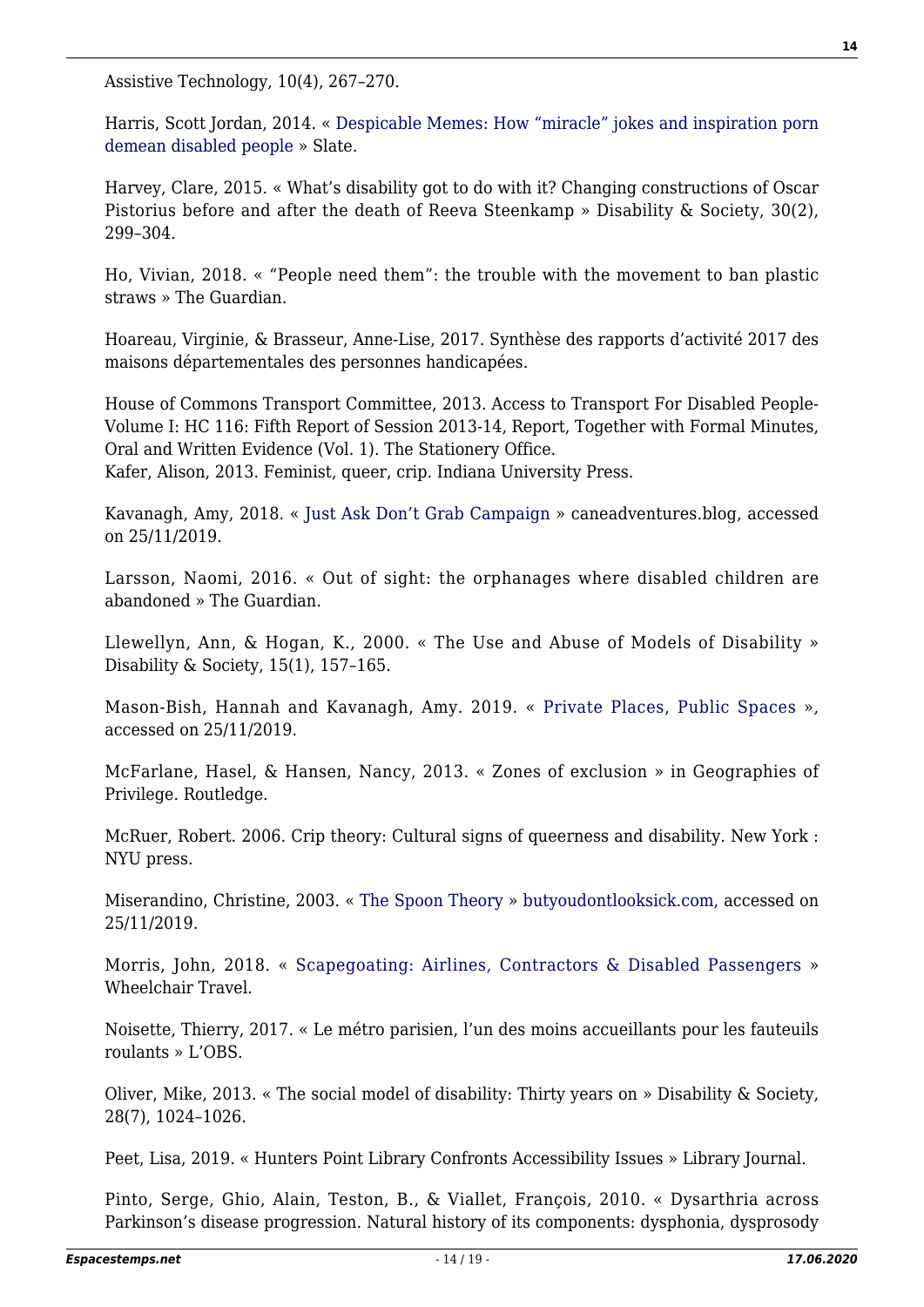and dysarthria » Revue Neurologique, 166(10), 800-810.

Plaise, Max, 2018. « [Abled people explain things to me](https://web.archive.org/web/20200221020138/https:/spooniehacker.com/fight/society/abled-people-explain-things-to-me-2/) » Spooniehacker

Rothman, Lauren, 2019. « [How My Chronic Illness Showed Me Who My Real Friends Are](http://web.archive.org/web/20200214194142/https:/www.huffpost.com/entry/chronic-illness-friendships_n_5c9bc47de4b07c88662fa379) » Huffpost

Samuels, Ellen, 2017. « Six ways of looking at crip time » Disability Studies Quarterly, 37(3).

Schalk, Sami, 2016. « Reevaluating the supercrip » Journal of Literary & Cultural Disability Studies, 10(1), 71–86.

Shah, Sonali. 2008. Young Disabled People Aspirations, Choices and Constraints. Routledge.

Sherlaw, William, Lucas, Bernard, Jourdain, Alain, & Monaghan, Nigel P. 2014. « Disabled people, inclusion and policy: better outcomes through a public health approach? » Disability & Society, 29(3), 444–459.

Siebers, Tobin, 2004. « Disability as masquerade » Literature and Medicine, 23(1), 1–22.

Smith, Korydon, & Preiser, Wolfgang, 2001. Universal Design Handbook. McGraw-Hill.

Stebler, Kristine, 2011. « Insider Perspective: The Story of Kristine Stebler » in Psychosocial aspects of disability: Insider perspectives and strategies for counselors.

Swartz, Leslie, & Watermeyer, Brian, 2008. « Cyborg anxiety: Oscar Pistorius and the boundaries of what it means to be human » Disability & Society, 23(2), 187–190.

Tagaki, Masakuni, 2016. « Research Development from Acceptance to the Meaning of Acquired Disability in People with Impaired Mobility in Japan » Japanese Psychological Research, 58(S1), 85–109.

Tsai, I-lun, & Ho, Ming-sho, 2010. « An Institutionalist Explanation of the Evolution of Taiwan's Disability Movement: From the Charity Model to the Social Model » Journal of Current Chinese Affairs, 39(3), 87–123.

van Dijk, Charlotte, 2018. « Case Study — The European Disability Card » in Co-Production and Co-Creation. Routledge.

van Roosmalen, Linda, Karg, Patricia, Hobson, Douglas, Turkovich, Michael, & Porach, Erik, 2011. « User evaluation of three wheelchair securement systems in large accessible transit vehicles » Journal of Rehabilitation Research & Development, 48(7).

Vernet, Cyrille, & Arnulf, Isabelle, 2009. « Idiopathic Hypersomnia with and without Long Sleep Time: A Controlled Series of 75 Patients » Sleep, 32(6), 753–759.

Wechsler, Kathy, 2010. « [Stand Up and Go with Mobile Standers and Standing](https://web.archive.org/web/20160805110236/https:/www.mda.org/quest/article/stand-and-go-mobile-standers-and-standing-wheelchairs) [Wheelchairs](https://web.archive.org/web/20160805110236/https:/www.mda.org/quest/article/stand-and-go-mobile-standers-and-standing-wheelchairs) » Muscular Dystrophy Association.

Weeber, Joy E., 1999. « What Could I Know of Racism? » Journal of Counseling & Development, 77(1), 20–23.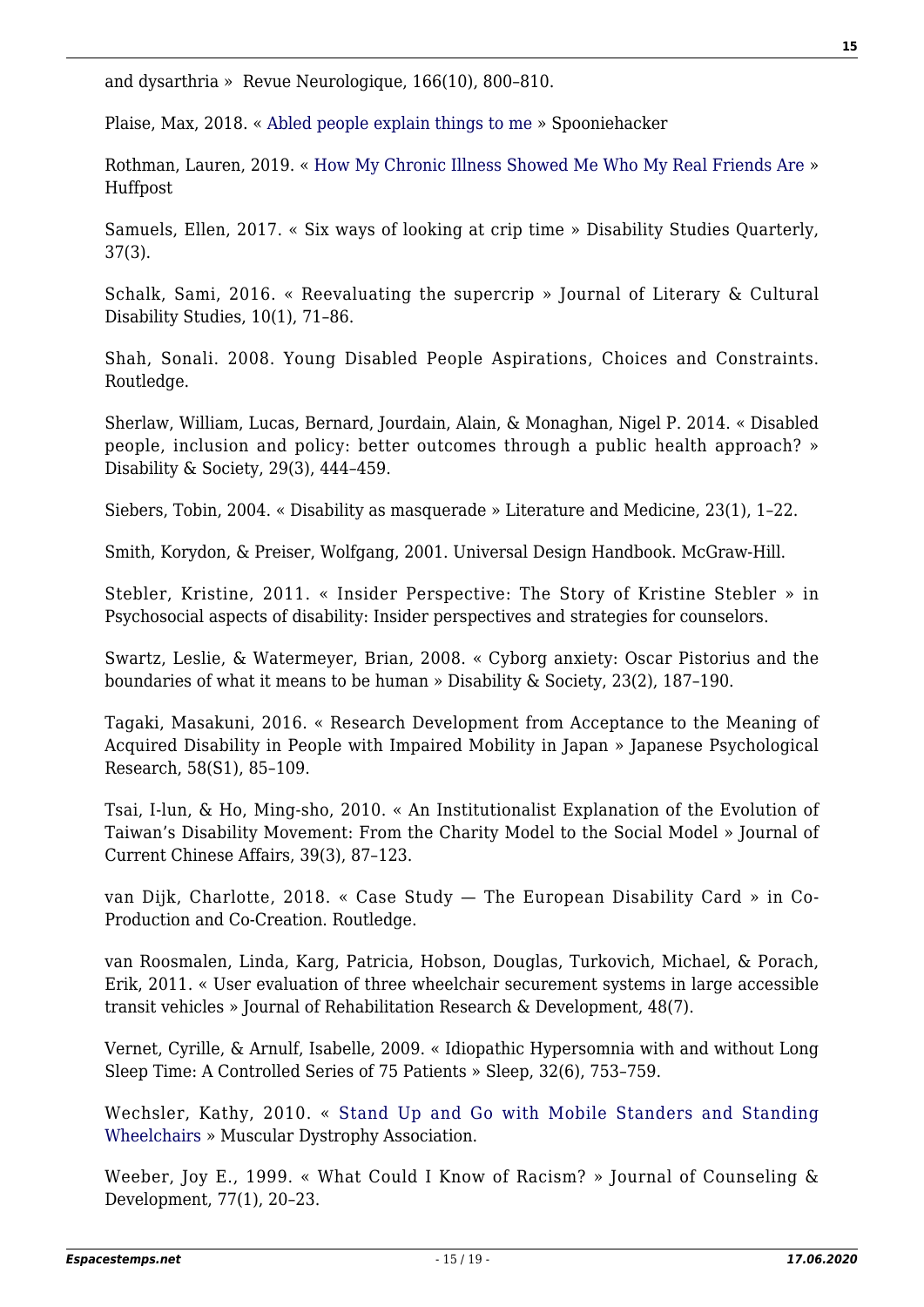Wehrman, Jessica, 2020. « Emotional support animals could be banned from planes under DOT rule » Roll Call.

Yates, K.aren 2007. « Understanding the experiences of mobility-disabled tourists » International Journal of Tourism Policy, 1(2), 153–166.

Zola, Irving Kenneth, 1993. « Self, identity and the naming question: Reflections on the language of disability » Social Science & Medicine, 36(2), 167–173.

### **Note**

<span id="page-15-0"></span> $[1]$  Following Robert McRuer, we will use the term "crip" to denote any arbitrary person with a disability (McRuer, 2006). "Wheelie" will denote someone who regularly uses a wheelchair, as opposed to "bipeds".

<span id="page-15-1"></span> $[2]$  The supercrip analysis states that there are generally only two options when talking about disabled people in public. The first is centered around either pity, with the crip being entirely dependent on others. The second is focused on being an inspiration (with the crip overcoming their disability and achieving independence through sheer will), precluding any option of presenting the crip as just someone un-exceptional.

<span id="page-15-2"></span> $[3]$  There exists some wheelchairs that are made to climb stairs, but they tend to be high end models, with prices that until recently ran in the tens of thousands of euros (which are rarely reimbursed through health insurance (Wechsler, 2010).

<span id="page-15-3"></span> $[4]$  Old buildings are by no means the only ones with accessibility issues. A good example is the Hunters Point library in New-York City, which cost 41 million dollars and was celebrated as a work of innovative architecture. Although construction started in 2015 and finished in September 2019, multiple floors inside the library can only be reached by stairs (Peet, 2019).

<span id="page-15-4"></span><sup>[\[5\]](#page-3-1)</sup> The author's worst personal experience of this involved going down an elevator, then around the building, through a passageway of a second building into a third building with an elevator going to the ground floor — as the first elevator did not — then into a courtyard, through a tunnel under the second building, through a second courtyard, under a tunnel under a fourth building, through a third courtyard, into the fourth building, up the elevator there, and then around the upper floors of the fourth building. The total distance was about 300 metres, and involved three elevators (taking approximately 10 minutes). The distance on foot, however, was about 15 metres, including a few steps. This path had to be taken multiple times a week for a whole academic year.

<span id="page-15-5"></span> $^{[6]}$  $^{[6]}$  $^{[6]}$  For an analysis of the spatial discontinuities linked to exploring space as a crip, see Blanchard (2020A).

<span id="page-15-6"></span> $[7]$  To give just two real examples, Saint Petersburg featured a boulevard along the Neva with at least 1500 metres without any way down, and sidewalks that were close to half a meter higher than the central part of the road (at least until a few years ago). There is also a stretch of the Boulevard de la Pétrusse in the center of Luxembourg City that goes for nearly a kilometre, with at least five pedestrian crossings, none of them featuring a curb cut in 2019.

<span id="page-15-7"></span> $[8]$  To give two examples of such regulations which were voted decades ago but took a while to fully apply, there are the *Americans with Disabilities Act of 1990* in the USA and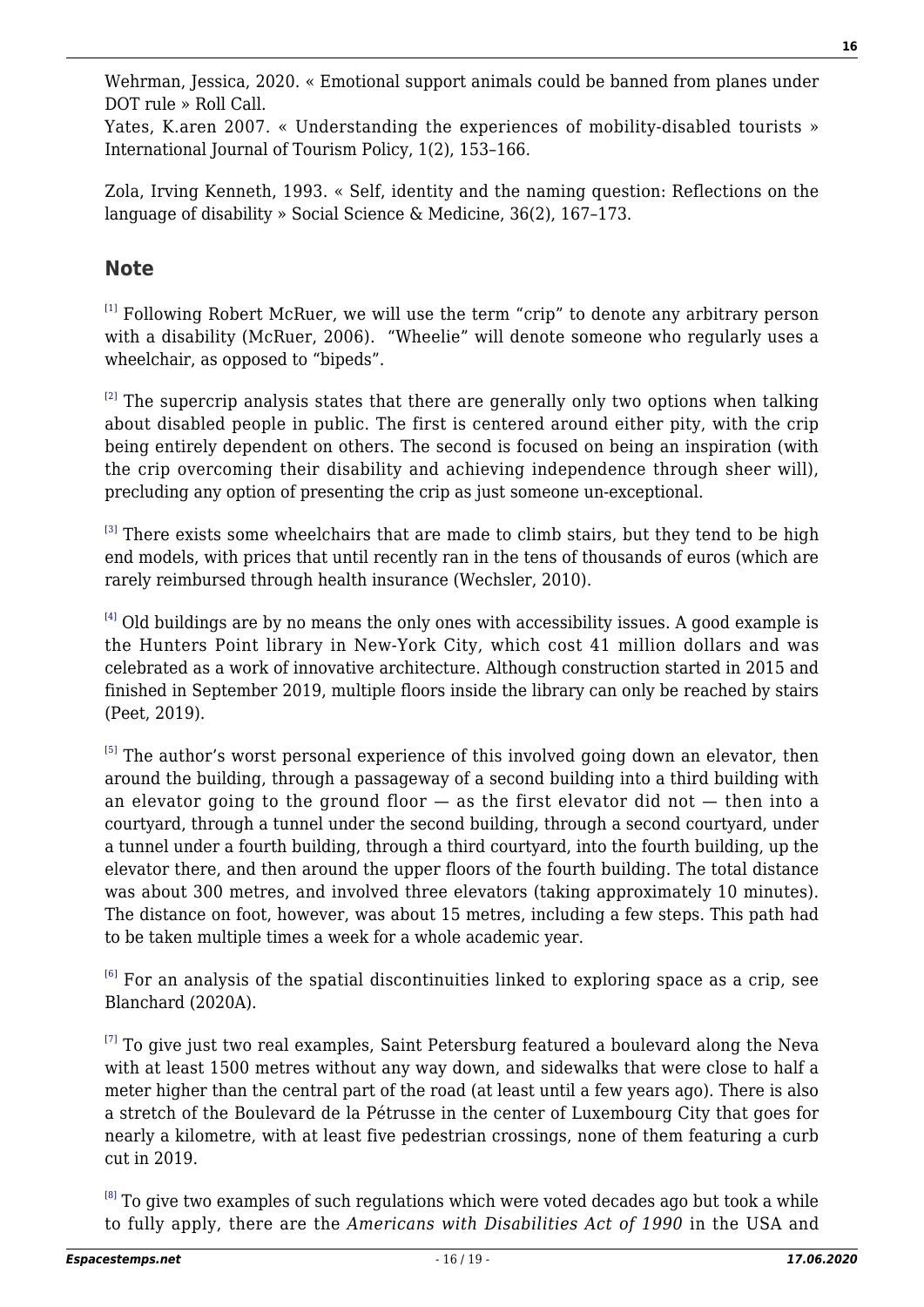*Disability Discrimination Act of 1995* in the UK.

<span id="page-16-0"></span> $[9]$  Booking them can take months (Griffiths and Hilder, 2014), but this will be covered in Section 5.

<span id="page-16-1"></span> $[10]$  The relevant regulations and reports on accessibility are often internal documents that are not released to the public, sometimes despite massive public campaigns.

<span id="page-16-2"></span> $[11]$  In such a case, one could of course ignore the security agents, but risks being denied access in the future. Considering that crips are often visible and memorable, the benefits of getting access once are seldom worth the long-term risks.

<span id="page-16-3"></span> $[12]$  The focus in this section is on French public transit, but similar problems can be seen in many places, from New York City to Lausanne or Berlin.

<span id="page-16-4"></span> $[13]$  This is sadly not an exaggeration: in one instance, the author arrived 29 minutes in advance at the Marseilles train station and was denied service, even though many agents were available.

<span id="page-16-5"></span> $[14]$  This is rarer – although not unheard of – in airports in the USA and Western Europe than in Russia, Turkey or the UAE, where it is still commonplace.

<span id="page-16-6"></span>[\[15\]](#page-6-1) For wheelies going through Dubai airport, there is trick spread around by fellow crip academics: pretend that a nearby person (any stranger whom you met in the plane, and ideally one going to the same destination as you) is your aide, and that you are a smoker, which generally forces the handlers to leave you the use of a wheelchair instead of parking you on a bench.

<span id="page-16-7"></span> $[16]$  This is one of the main reasons why the idea that people are "over-using" disability assistance or faking disabilities is perceived as ridiculous by many in the community: the advantages are far from compensating the costs — even if we only consider the costs of using the disability assistance and not the costs of the impairment itself.

<span id="page-16-8"></span>[\[17\]](#page-7-0) There are of course wide differences in enforcement of such rules. Someone in a wheelchair or who looks visibly impaired can often manage to convince interlocutors to let them use the disabled facilities easily without a card, whereas people with invisible disabilities are under a much stronger scrutiny, and are not always believed even when they have the proper state recognition of their disability (Siebers, 2004 ; Gardré, 2020).

<span id="page-16-9"></span>[\[18\]](#page-7-1) As a silly example of this, paying for a plane ticket from within the USA often requires an American credit card, and passengers with European credit cards are then redirected to special websites or call centres. This procedure is not compatible with the second special service that handles disabled passengers, and as of early 2019, multiple airlines (including American Airlines and Delta) had no way for a crip with a European credit card to book plane tickets from within the USA, either online or by phone. The last possibility would of course be to come to the airport itself, but besides not being sure whether it would work, that is precisely the act that is extremely costly to crips (Blanchard, 2020B).

<span id="page-16-10"></span> $[19]$  Even if the crip wins this right not to use their employer's travel agency, this can lead to a financial crip tax as getting reimbursed becomes more complicated and can take longer.

<span id="page-16-11"></span>[\[20\]](#page-9-0) In a display of irony and statistics, within a few days of writing this paragraph, the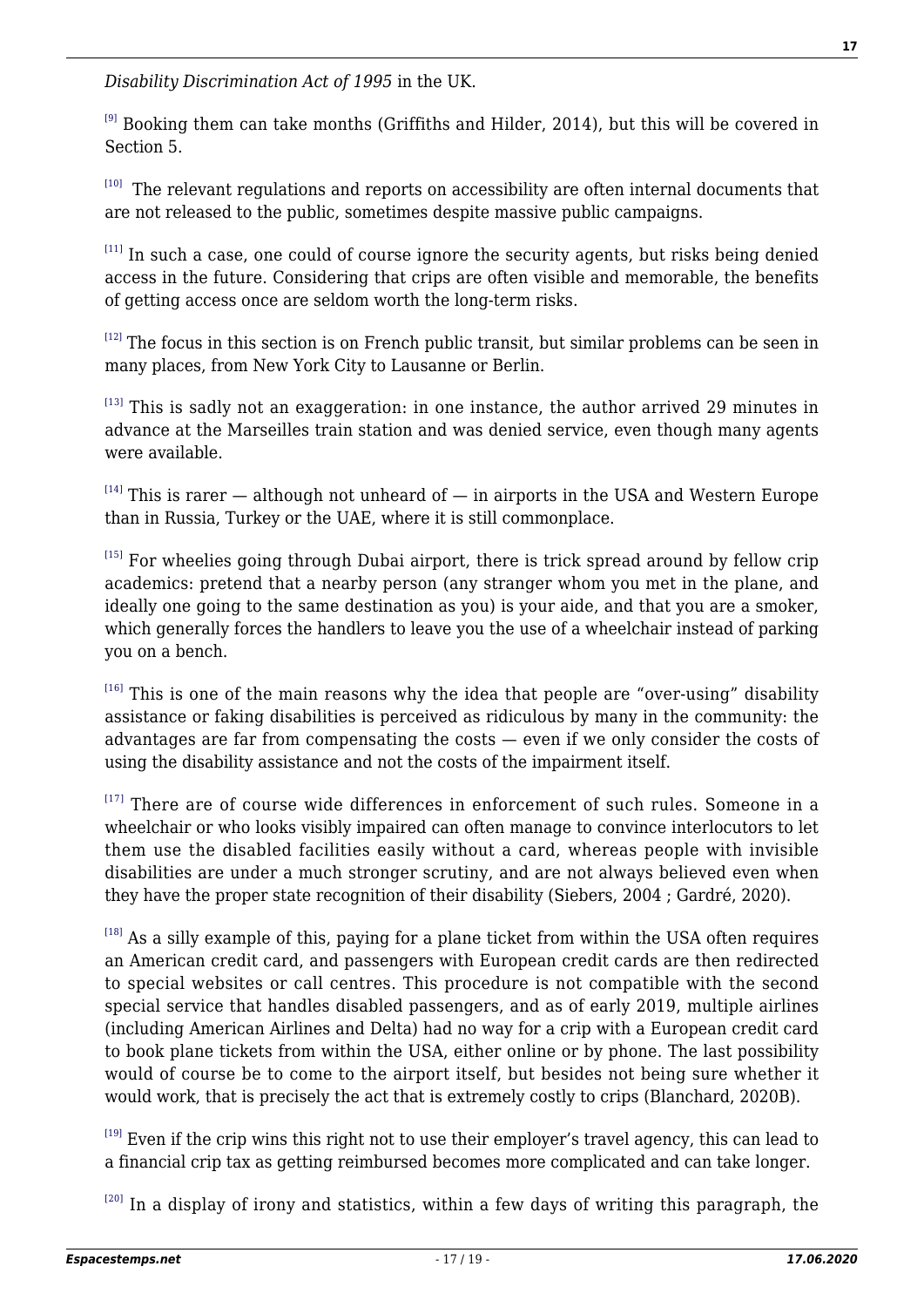author got addressed by a person in the street. Their second question was about the author's disability, which turned into a heated discussion when the author answered that those were personal matters and not a great question — with the passerby being offended and insisting that it was a display of genuine interest and thus should always be welcome.

<span id="page-17-0"></span> $[21]$  A critical subject is the disability itself, where remedies of all sorts are peddled by many people (as the remedy worked on their friend). There are multiple issues with this. First, time is finite, and trying out every possible remedy is not reasonable. Beyond the question of time, there is also the high mental cost of believing in the potential cures only to be disappointed again and again, negating the "what's the worst that can happen" argument (the person proposing generally does not realise that such miraculous cures can be proposed on a weekly or even daily basis). Finally, it is very hard to handle these conversations as refusing a potential cure  $-$  even if it is snake oil  $-$  will probably upset the person proposing it, as it can be seen as a demonstration that the crip does not care for themself, which is often seen as a severe moral flaw.

<span id="page-17-1"></span>[\[22\]](#page-9-2) This is in fact quite variable, and a common joke asks the difference between an accessible and a common stall, the answer being "the sign on the door".

<span id="page-17-2"></span> $[23]$  Even when there are legal obligations, people might not believe the crip when they insist on defending their rights. A good example of this in the USA is that commercial planes have a closet to store foldable wheelchairs near the front of the cabin, to avoid them being mishandled in the cargo hold (which happens on average in 1.6% of trips Fraser, 2019). Even when a crip tells the cabin crew that they are legally mandated to put the wheelchair in the closet, they are most often met with doubt or incomprehension, and not listened to (Damocles, 2019). This is also linked to an organisational cost: some crips have to become very knowledgeable about planes and airlines and pay attention to the plane model when they books, as to ensure that the cargo hold can fit their chair.

<span id="page-17-3"></span>[\[24\]](#page-10-1) A recent project by Drs. Mason-Bich and Kavanagh focuses on those experiences of nonconsensual touching in public. Titled "Private Places, Public Spaces : how disabled women and non-binary people experience non-consensual touching", it is a very informative, if harrowing, collection of personal experiences (Mason-Bish and Kavanagh, 2019)

Article mis en ligne le Wednesday 17 June 2020 à 11:41 –

#### **Pour faire référence à cet article :**

Enka Blanchard,"Crip spatialities and temporalities II: a systematic typology of temporal taxes", *EspacesTemps.net*, Works, 17.06.2020

https://www.espacestemps.net/en/articles/crip-spatialities-and-temporalities-ii-a-systematic -typology-of-temporal-taxes/

© EspacesTemps.net. All rights reserved. Reproduction without the journal's consent prohibited. Quotation of excerpts authorized within the limits of the law.